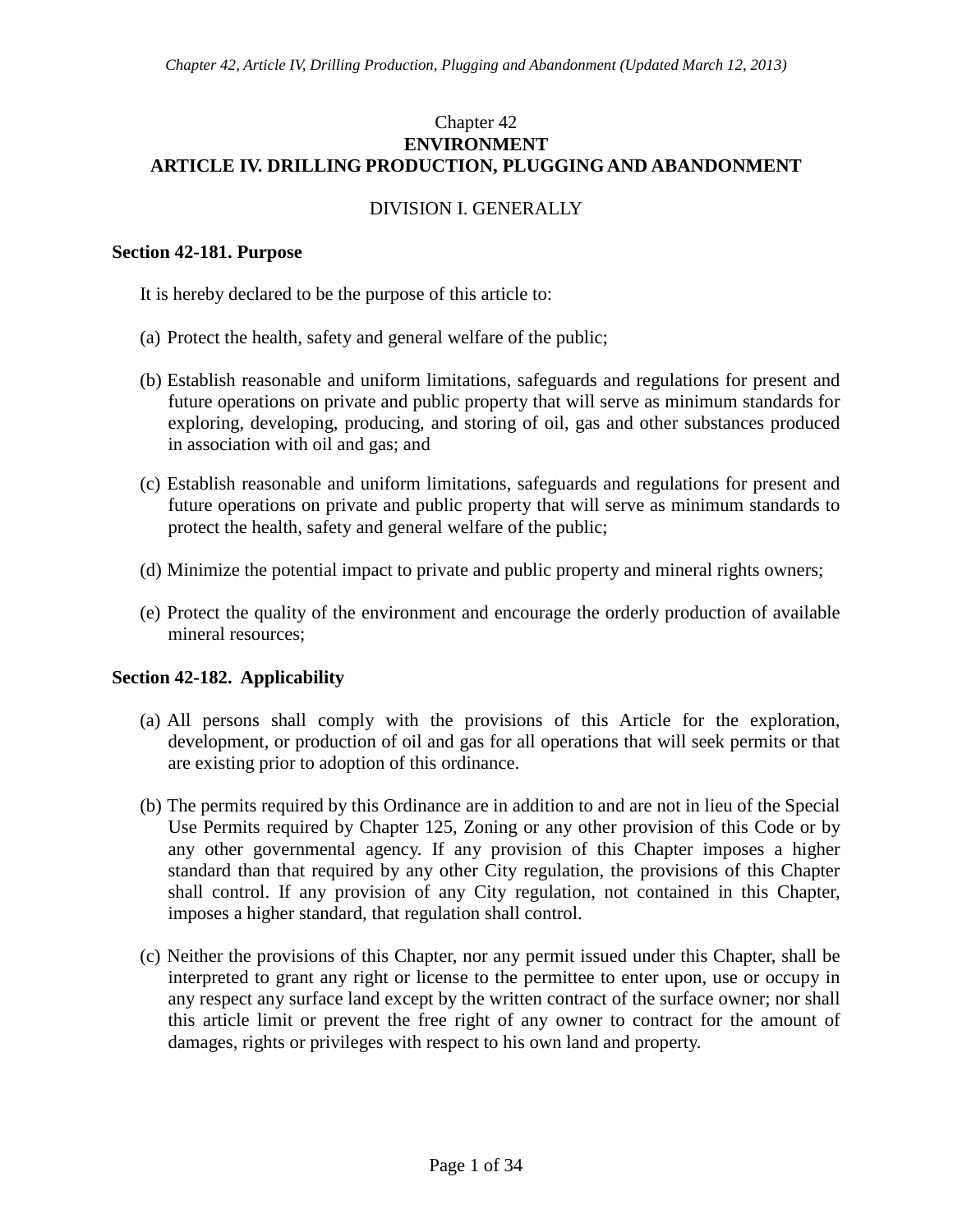## **Section 42-183. Definitions**

All words or phrases related to the production of oil and gas wells, not specifically defined in this Chapter, shall have the meanings customarily attributable thereto by prudent and reasonable oil and gas industry. The following words, terms and phrases, when used in this Chapter, shall have the meanings ascribed to them in this section, except where the context clearly indicates a different meaning:

*Abandonment.* "Abandonment" as defined by the Railroad Commission and includes the plugging of the well and the restoration of any drill site as required by this Ordinance.

*Affiliate.* Any individual partnership, association, joint stock company, limited liability company, trust, corporation or other person or entity who owns or controls, or is owned or controlled by, or is under common ownership or control with, the entity in person.

*Ambient noise level.* The all encompassing noise level associated with a given environment, being a composite of sounds from all sources at the location, constituting the normal or existing level of environmental noise at a given location.

*ASME.* American Society of Mechanical Engineers or its successor(s).

*ANSI.* American National Standards Institute or its successor(s).

*Blowout preventer.* A mechanical, hydraulic, pneumatic or other device or combination of such devices secured to the top of a well casing, including valves, fittings and control mechanisms connected therewith, which can be closed around the drill pipe, or other tubular goods which completely close the top of the casing and shear drill pipe are designed for preventing blowouts.

*Cathodic protection.* An electrochemical corrosion control technique accomplished by applying a direct current to the structure that causes the structure potential to change from the corrosion potential to a protective potential in the immunity region. The required cathodic protection current is supplied by sacrificial anode materials or by an impressed current system.

*City.* Shall mean the incorporated City of League City.

*Closed loop mud system.* A series of above-ground tanks used to store, process, and recycle drilling mud, cuttings and other fluids. This system is used in place of the traditional earthen pits at a drilling operation.

*Company.* The company authorized by an agreement to install and maintain gas pipelines within the right-of-way.

*Completion.* The date the work is completed for the drilling, re-drilling or workover and the drilling rig is released by the Operator or Production Representative.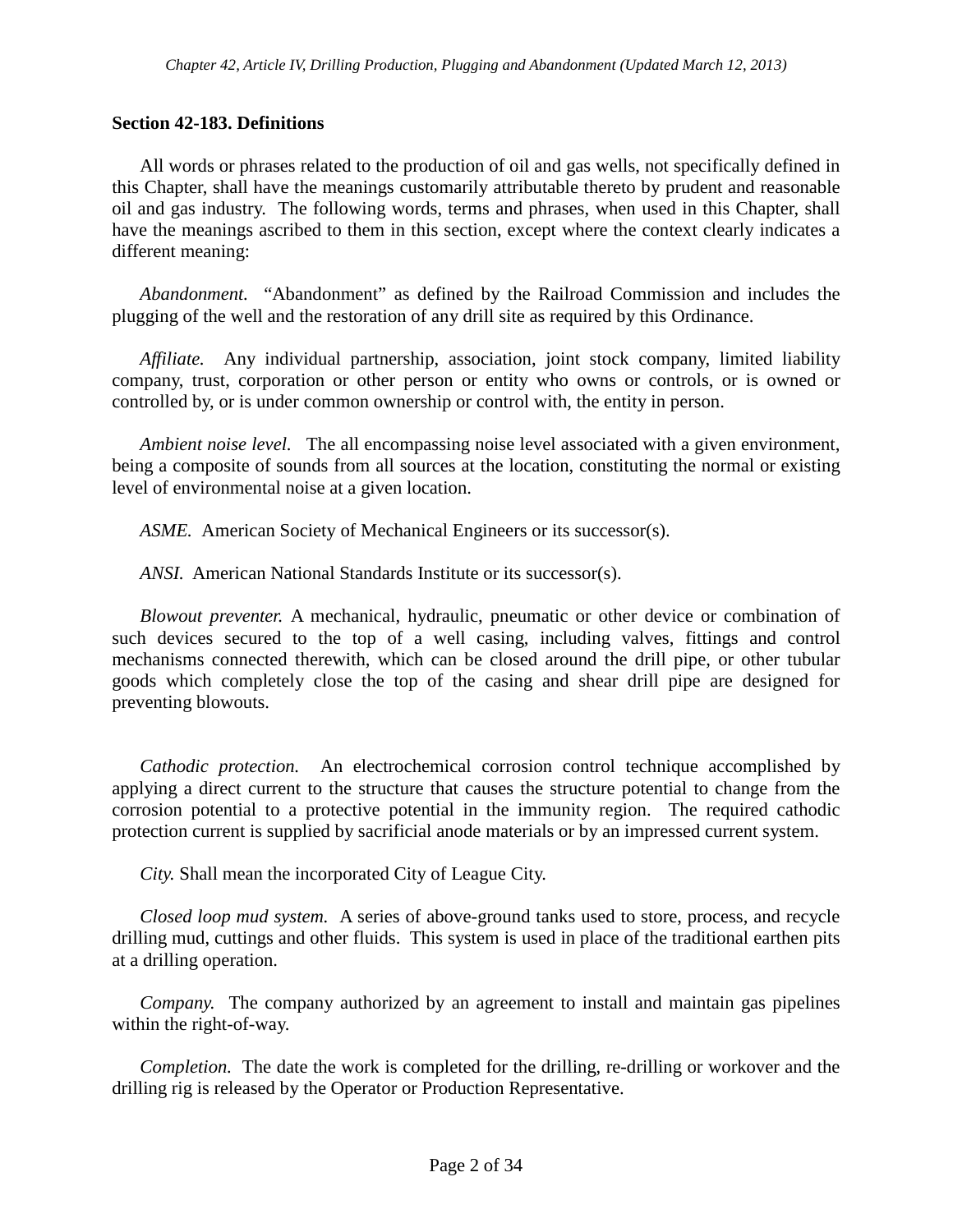*Compressor.* Any device used alone or in a series that raises the pressure of any vapor or gas and creates a pressure differential to move or to compress a vapor or a gas.

*Compressor stations.* Facilities, also referred to as inline booster stations, which increase the pressure on gas during its extraction, transport and storage.

*Contact Information.* The legal name, address, and phone number.

*Daytime.* The period from 6:30 a.m. to 7:00 p.m.

*Decibel (db).* A unit of measurement of noise intensity. The measurements are based on the energy of the sound waves, and the units are logarithmic. The decibels are read from a calibrated sound level meter utilizing the A-level weighting scale and the slow meter response, as specified by the American National Standards Institute.

*Drilling.* Digging or boring a new well for the purpose of exploring for, developing or producing oil, gas or other hydrocarbons, or for the purpose of injecting gas, water or any other fluid or substance into the earth.

*Dwelling unit.* A single unit providing complete, independent living facilities for one or more persons, including permanent provisions for living, sleeping, eating, cooking and sanitation.

*Exploration.* Geologic or geophysical activities, including seismic surveys, related to the search for oil, gas or other subsurface hydrocarbons.

*FEMA.* Federal Emergency Management Agency.

*FIRM.* Flood Insurance Rate Map.

*Flowline.* A line that carries the product (usually a mixture of oil, gas, water or other impurities) from the wellhead to the first vessel (such as a separator, dehydrator, or heatertreater) for the purpose of separating the liquid from the oil and gas.

*Gas.* Any fluid, either combustible or noncombustible, which is produced in a natural state from the earth and which maintains a gaseous or rarefied state at standard temperature and pressure conditions and/or the gaseous components or vapors occurring in or derived from petroleum or natural gas.

*Gas well.* Any well drilled, to be drilled, or used for the intended or actual production of natural gas or other hydrocarbons and as defined by statute and the Railroad Commission.

*Gas well drilling.* Digging or boring a well for the purpose of exploring for, developing or producing gas or other hydrocarbons, or for the purpose of injecting gas, water or any other fluid or substance into the earth.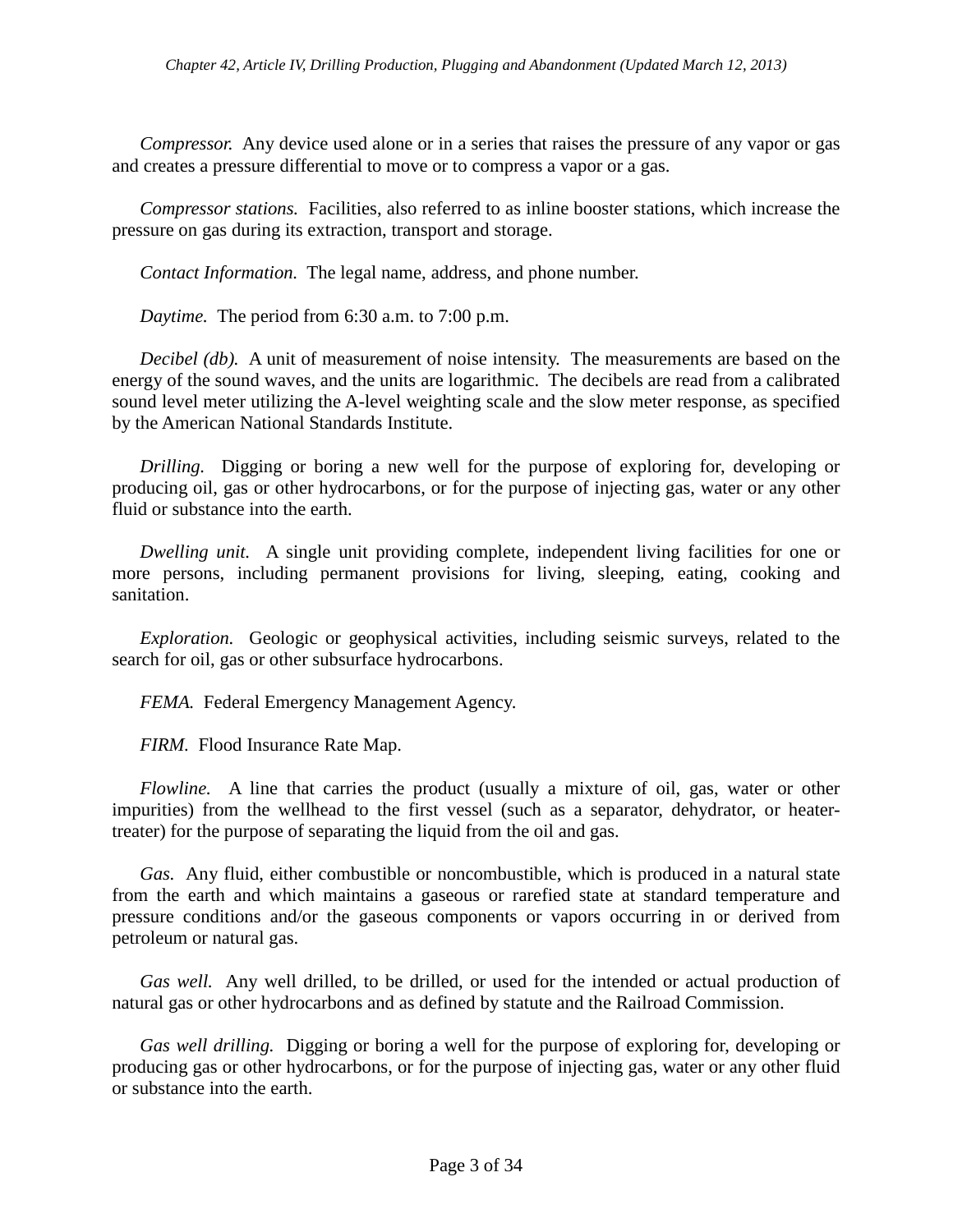*HCR valve.* A hydraulically operated gate valve that is used on diverter systems and choke lines leading from the blowout preventers.

*Hospital.* State licensed facility providing medical, surgical, psychiatric, or emergency medical services to sick or injured persons. This classification includes facilities for inpatient or outpatient treatment, including drug and alcohol abuse programs as well as training, research, and administrative services for patients and employees.

*IADC.* International Association of Drilling Contractors or its successor(s).

*Incident.* An occurrence of an action or situation that could have a negative or detrimental impact.

*Nighttime.* The period between 7:00 p.m. and 6:30 a.m.

*Non-site essential.* Equipment or materials such as lumber and casings that are not absolutely necessary to the specific activity under which a permit is issued.

*Oil and Gas Compliance Officer.* The city staff person designated by the City Manager charged with overseeing drilling, production, and pipeline operations.

*Oil or Condensate.* A substance occurring naturally in the earth and composed mainly of mixtures of chemical compounds of carbon and hydrogen, with or without other nonmetallic elements such as sulfur, oxygen, and nitrogen. The compounds that compose it may be in the gaseous, liquid, or solid state, depending on their nature and on the existent conditions of temperature and pressure.

*Oil well.* Any well drilled, to be drilled, or used for the intended or actual production of oil or petroleum as defined by statute and the Railroad Commission.

*Oil well drilling.* Digging or boring a well for the purpose of exploring for, developing or producing oil or other hydrocarbons, or for the purpose of injecting gas, water or any other fluid or substance into the earth.

*Operation site.* The area used for development and production of oil, gas and all operational activities associated with an oil or gas well after drilling and completion activities are finished.

*Operator.* The person listed on the appropriate Railroad Commission forms that is, or will be, actually in charge and in control of operations and maintenance related to drilling, production, and pipelines, including, without limitation, a unit Operator or Operator of Record in instances of multiple partners and general partnership. If the Operator, as herein defined, is not the lessee of any premises affected by the provisions of this Ordinance, then such lessee shall also be deemed to be an Operator. The lessees shall include all working interest owners.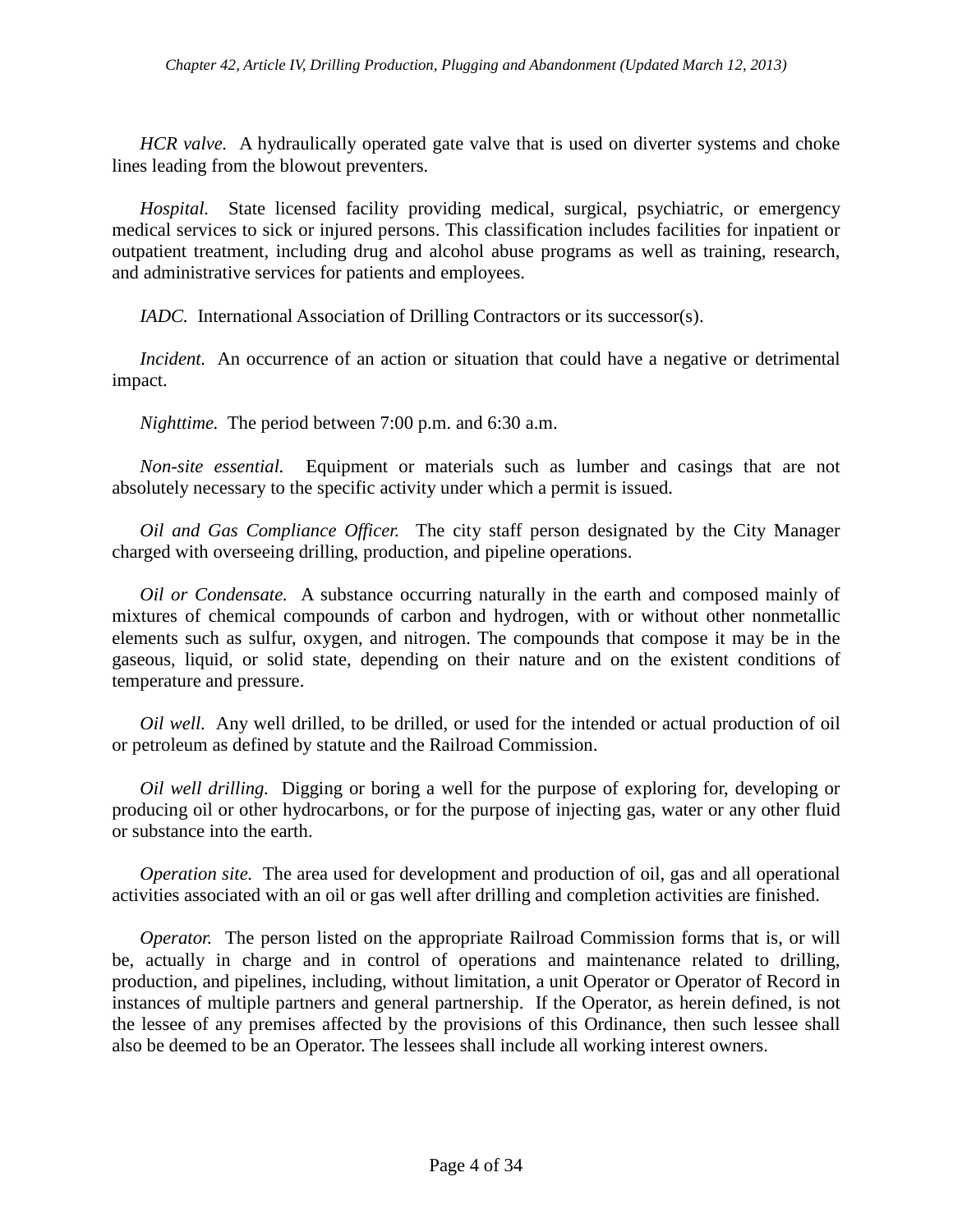*Operator agent.* The person designated by the Operator, who is a resident of the State of Texas, upon whom all orders and notices provided in this Ordinance may be served in person or by registered or certified mail.

*OSHA.* Occupational Safety and Health Administration.

*Parks, Private.* Tract of land utilized for playgrounds, recreational facilities, community centers, playing fields, courts, gymnasiums, swimming pools, and picnic facilities operated and maintained by a homeowners' association.

*Parks, Public.* Tract of land, excluding trails, for recreational use owned and operated by a public authority, such as the city or county, for the express use of the general public.

*Person.* An individual, firm, partnership, corporation, company, association, joint stock association, or body politic, and includes a trustee, receiver, assignee, administrator, executor, guardian, or other representative.

*Persons.* Every person, firm, co-partnership, association, partnership, corporation or society; and shall include both singular and plural and the masculine shall include the feminine gender.

*Piping.* A line that carries any liquid or gas to and between other equipment (such as a separator, dehydrator, heater-treater, and tanks).

*Production.* Activities leading to and supporting the extraction of oil, gas, and/or other hydrocarbons from subsurface formations or strata.

*Protected Use.* A dwelling unit; religious assembly; hospital building; public or private school boundary; day care boundary; or public, private or Homeowners' Association park.

*Production Representative.* The Owner representative(s) on site representative(s) with supervisory authority over all oil and gas on site activities is responsible for addressing and correcting issues.

*Public or Private school.* Facilities for educational and/or classroom purposes operated by public or private educational institutions offering a general course of study at primary, middle, or high school levels, including study centers, child care and limited child care centers, vocational and trade programs that are incidental to the operation of such schools.

*Pump stations.* Facilities utilized for the treatment, regulation and extraction of materials conveyed through pipelines, including but not limited to compressor stations, inline booster stations, pigging stations, and valve stations.

*Railroad Commission.* The Railroad Commission of Texas or its successor(s).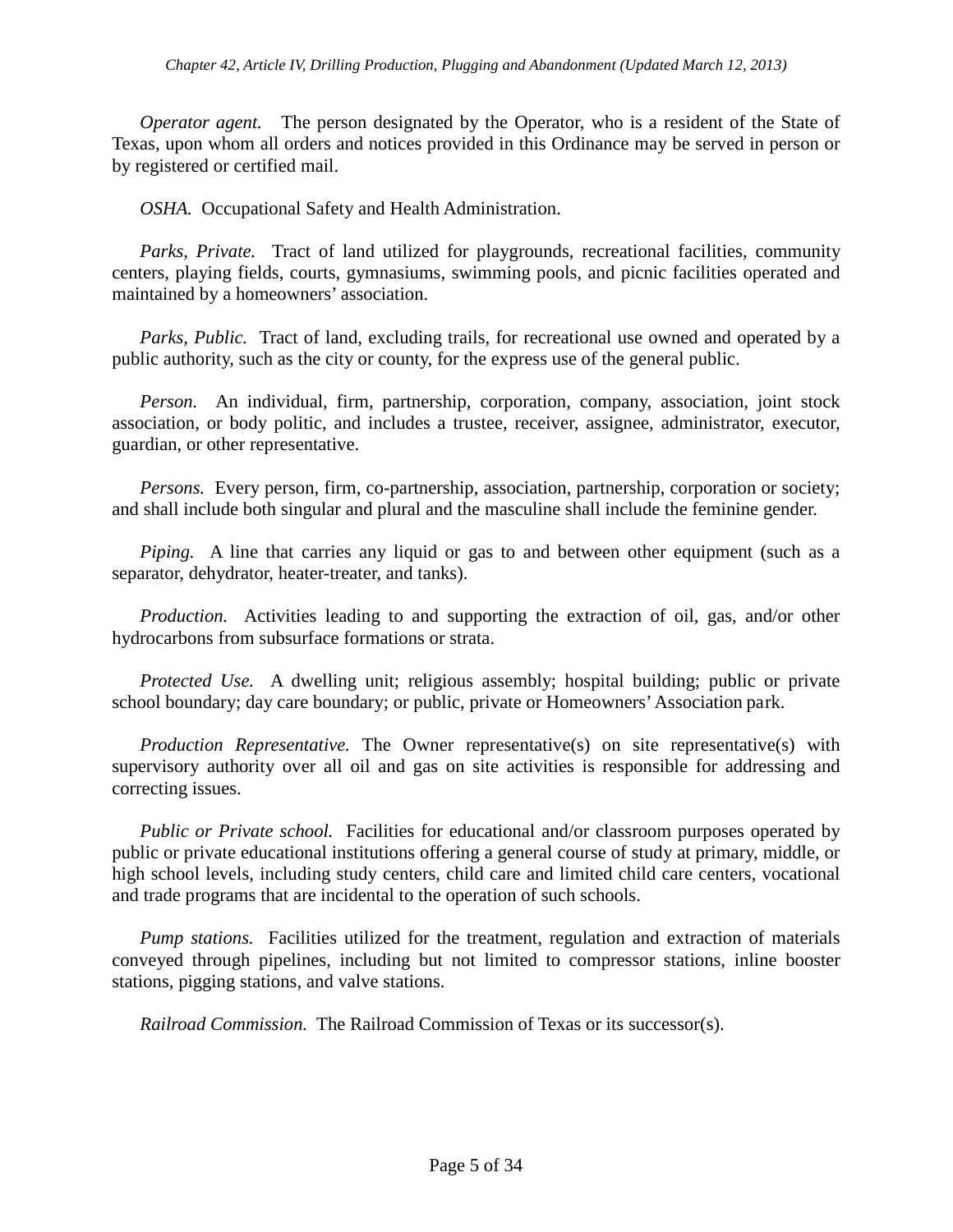*Religious assembly.* Facilities for religious worship and other religious ceremonies with incidental religious education, offices, social services, and community programs but not including private schools.

*Right-of-way.* Any area of land within the City that is acquired by, dedicated to, or claimed by the City in fee simple, by easement, by prescriptive right or other interest and that is expressly or impliedly accepted or used in fact or by operation of law as a public roadway, sidewalk, alley, utility, drainage, or public access easement or used for the provision of governmental services or functions. The term includes the area on, below, and above the surface of the public right-ofway. The term applies regardless of whether the public right-of-way is paved or unpaved.

*Salt water disposal well or injection well.* A well used for the purpose of injecting produced water back into the subsurface formation or strata.

*Seismic survey.* An exploration method in which low frequency sound waves are generated on the surface to find subsurface rock structures that may contain hydrocarbons. Interpretation of the survey record can reveal possible hydrocarbon-bearing formations.

## *SEMS. Safety and Environmental Management System.*

*Street.* A strip of land, privately or publicly owned, which affords the principal means of access to abutting property.

*Tank.* A container, covered or uncovered, used in conjunction with the drilling or production of gas or other hydrocarbons for holding or storing fluids.

*Technical advisor.* Such person(s) familiar with and educated in the oil and gas industry or the law as it relates to oil and gas matters who may be retained from time to time by the City.

*Valve stations.* Facilities used to regulate flow, temperature and pressure of various mediums being conveyed through pipelines.

*Well.* A hole or holes, bore or bored, to any horizon, formation or strata for the purpose of producing oil, gas and other hydrocarbons from the earth.

### **Sections 42-184 – 42-190. Reserved.**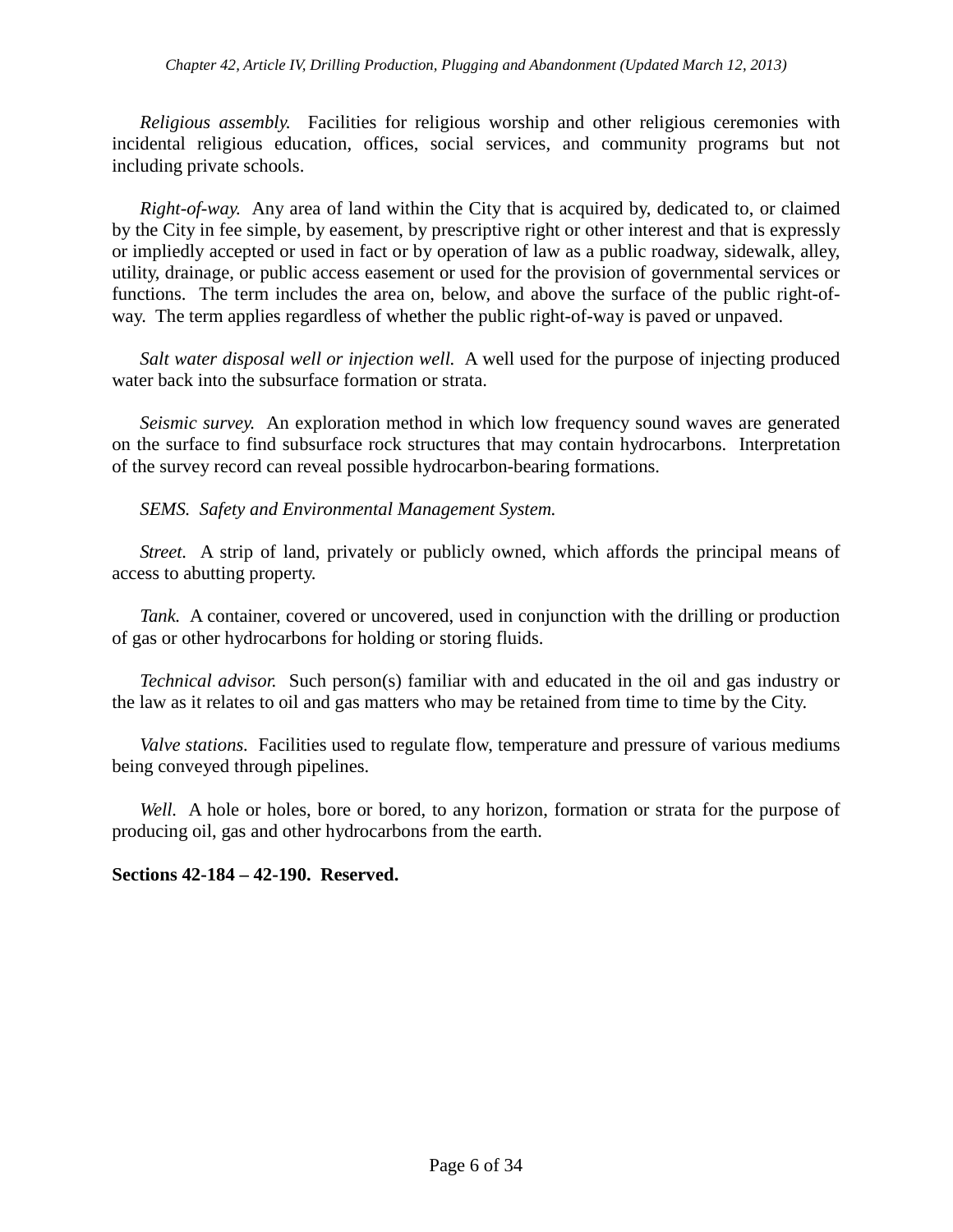# DIVISION 2. PERMITS

# **Section 42-191. Permits required.**

All person(s) desiring to conduct the associated operations shall make an application to the City's Development Review Committee for the following permits. These permits are in addition to and are not in lieu of any permit which may be required by any other provision of the Code of Ordinances or by any other governmental agency.

- (a) *Production permit* Any person(s) desiring to produce oil or gas from a well.
- (b) *Well plugging and abandonment permit* Any person(s) desiring to plug and/or abandon an oil or gas well.

## **Section 42-192. Review of permit applications.**

- (a) An approved Special Use Permit is required before a production permit or well plugging and abandonment can be obtained from the City.
- (b) The permits required by this Ordinance are in addition to and are not in lieu of any permit which may be required by the Zoning Ordinance or any other provision of this Code or by any other governmental agency.
- (c) City staff shall review the application and may submit it to a Technical Advisor for review.
- (d) The applicant may appeal the denial of a permit based upon the procedures noted in this Article.

### **Section 42-193. Issuance of permits**.

The City Manager or his designee shall issue applicable production permits and well plugging and abandonment permits upon compliance of all regulations applicable to the permit that is being sought.

### **Section 42-194. Amending permits.**

- (a) An Operator or Production Representative shall submit an application to amend a permit for changes that are not materially different from the activities covered by the existing permit, and if the proposed activities are in conformance with the applicable Special Use Permit.
- (b) The decision to deny an amendment to a permit shall be provided to the Operator or Production Representative in writing with an explanation of the basis for the decision.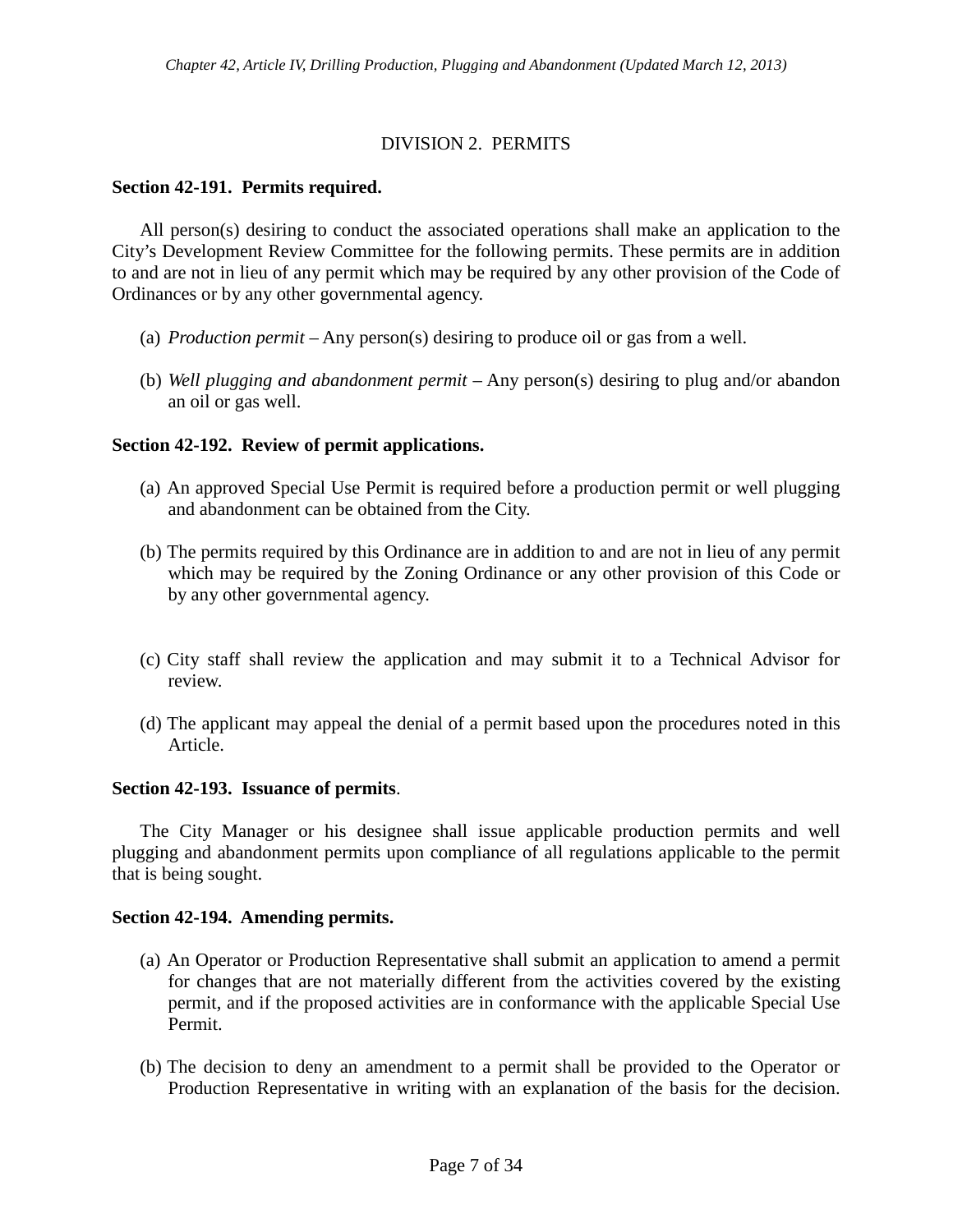The Operator or Production Representative may appeal based upon the procedures noted in this Article.

### **Sections 42-195. Expiration of permits.**

- (a) A permit shall automatically terminate, unless extended, if the operation or construction is not commenced within one hundred and eighty (180) days from the date of the issuance of the permit.
- (b) A permit shall automatically terminate, unless renewed, within one (1) year from the date of the issuance of the final approval to operate.

#### **Sections 42-196. Extension and renewal of permits.**

- (a) If the operation or construction is not commenced within one hundred and eighty (180) days from the date of the issuance of the permit, the permit may be extended for an additional one hundred and eighty (180) days upon request by the Operator or Production Representative and proof that the classification of the requested permit for such location has not changed.
- (b) A permit may be renewed annually if the operations have been in compliance with all City ordinances and state and federal regulations.

#### **Sections 42-197. Existing Operations**

All Oil & Gas production operations existing prior to August 9, 2011 are permitted to continue normal operations and maintenance, provided the following criteria are met. If criteria are not met, then a production permit shall be required.

- (a) That activity was in existence, prior to the adoption of this ordinance and continually having a valid permit issued by the Texas Railroad Commission for such activities, and;
- (b) The activity does not alter or deviate from an existing and continuous valid permit issued by the Texas Railroad Commission.
- (c) The activity must be in continuous compliance with established regulations by the Environmental Protection Agency, Texas Commission on Environmental Quality, Department of Transportation, and the Texas Railroad Commission (or their successor agencies) and;
- (d) Registration. Oil or Gas operations in operation at the time of the adoption of this ordinance shall be required to annually register with the City of League City no later than October 1<sup>st</sup>. Registered operations shall provide the following:

(1) Submission of Company, Operator, Production Representative and Emergency contact information.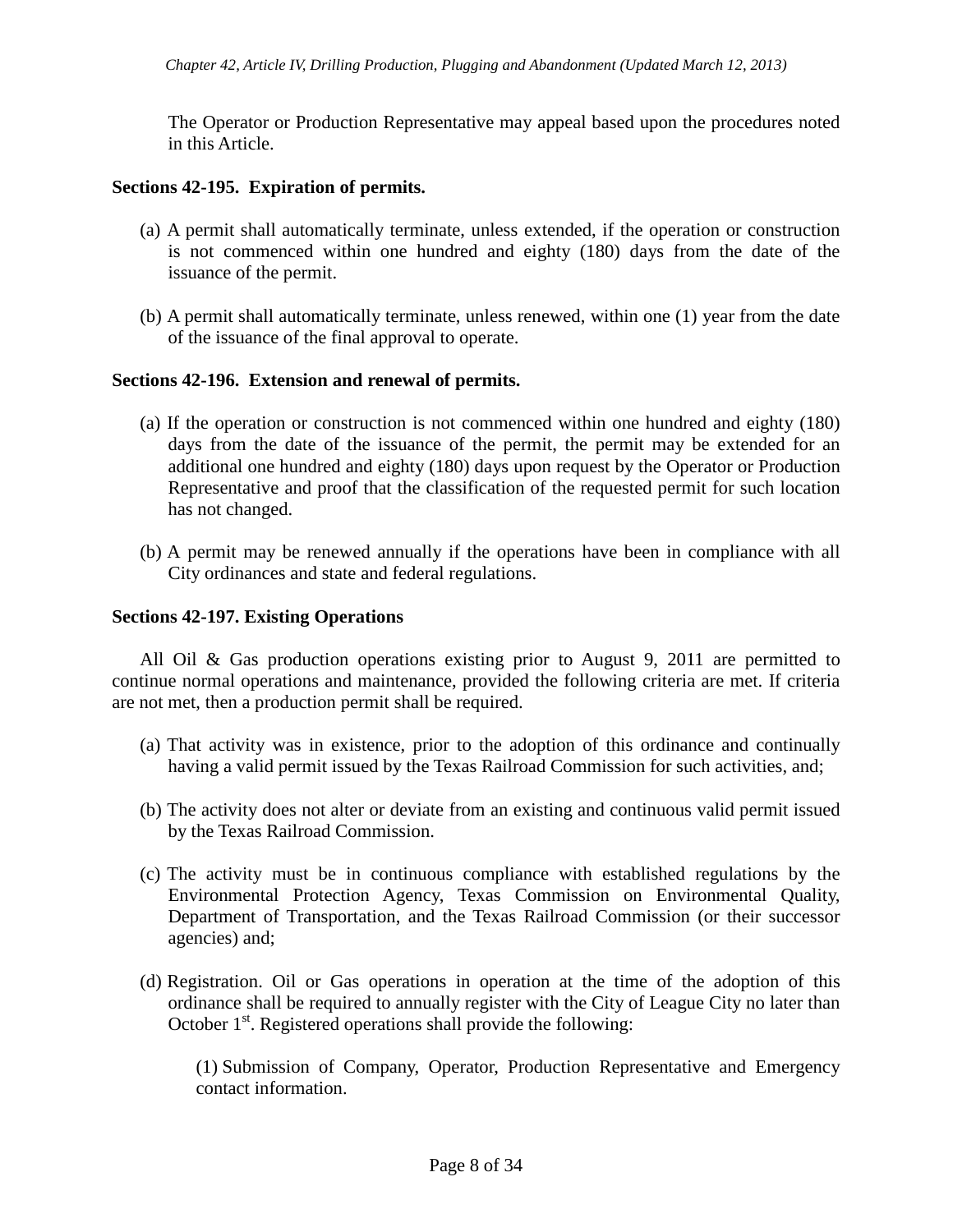(2) Submit annual inspection reports of the equipment and site to the Oil and Gas Coordinator from a third party consultant, qualified in performing such inspections in accordance with industry standards.

(e) That any anticipated or unanticipated activities or events shall not pose a threat to the health and safety of the surrounding public.

Operations existing prior to August 9, 2011 but which have been ceased as a result of action taken by the Texas Railroad Commission, City of League City or any other governmental agency will be required to apply for and obtain a production permit.

### **Sections 42-198 – 42-200. Reserved.**

## DIVISION 3. APPLICATIONS

The following regulations apply to all person(s) making applications for production and well plugging and abandonment permits unless a particular permit is denoted. The City may return any application as incomplete if there is a dispute pending before the Railroad Commission regarding the determination of the Operator or Production Representative.

### **Section 42-201. Application fee.**

Submit a non-refundable application fee as established by the City's fee resolution for the actual costs the City incurs for permit application processing and for the services of a technical expert to review the application, plans and documentation.

### **Section 42-202. Application form.**

Submit a completed application in accordance with the written instructions on the form provided by the City. Deficient applications will be returned to the applicant with a written explanation. Additionally, the City may return any application as deficient if there is a dispute pending before the Railroad Commission regarding the Operator or Production Representative.

#### **Section 42-203. Operator or Production Representative information.**

Provide name, address and contact information of the operator, production representative and any corporate officers, registered agents, general and limited partners, as well as, a copy of the Articles of Incorporation and any "Doing Business As" filings.

### **Section 42-204. Contacts sheet.**

Submit a listing of project positions of authority with title, name, address, and contact information of, but not limited to, the operator, production representative, operator agent, site representative(s) and their assignees if absent.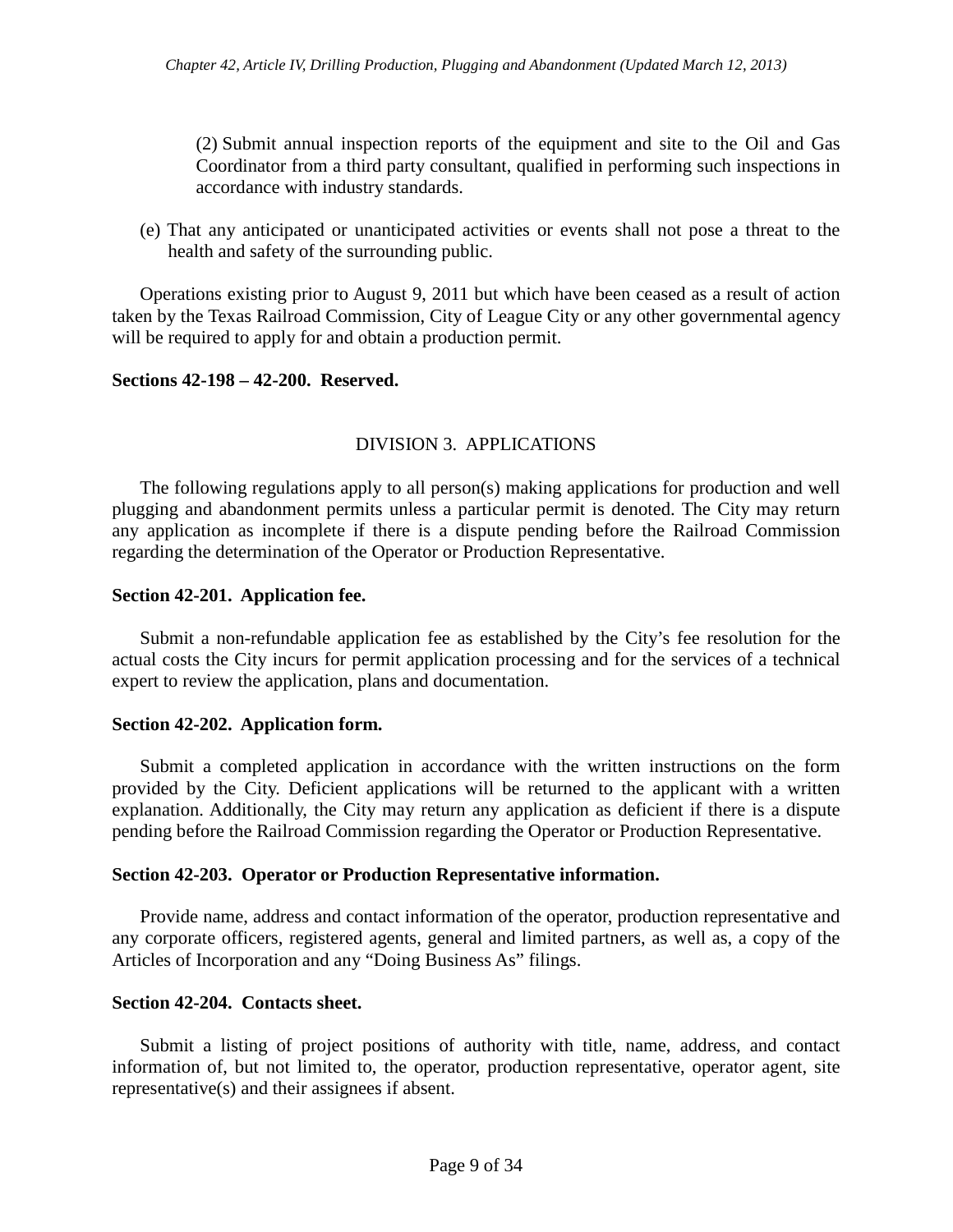## **Section 42-205. Aerial.**

Submit an aerial map photographed within one (1) year prior to application date delineating the subject property boundaries including the area within one thousand (1000) feet of the tank batteries. Denote on the map any new structures that are existing at the time of application that are not seen in the aerial.

### **Section 42-206. Legal description.**

Submit a property deed with an appraisal district map inclusive of the site and property within one thousand (1000) feet, inclusive of subdivision plat reference, block and lot number, if applicable.

### **Section 42-207. Proof of property interests.**

Submit a listing of property interest owners with surface, mineral and/or lease interests by name with contact information and documentation of their respective interests.

## **Section 42-208. Applicable state permits.**

Submit a copy of the application filed with the Railroad Commission along with the approved permit by the Commission for operations within the City, copies of the "Water Board" letter from the Texas Commission on Environmental Quality, and any casing exceptions applied for and/or granted.

### **Section 42-209. Staffing during production operations.**

Submit details of staffing during production operations. The Operator shall have a representative on-site (in addition to any truck driver(s)) when any loading or unloading operations are ongoing. During any ongoing production operations, Operator shall have a representative checking the site a minimum of once every forty-eight (48) hours.

### **Section 42-210. Site plans and construction documents.**

- (a) *Production permits –* Submit engineered construction drawings of the site showing, but not limited to, major components, improvements and equipment; rigs; tanks; compressors; separators; storage sheds; fire hydrants; water and power supply; impacted vegetation, creeks and other topographic features; easements; and adjoining roadways, property, parks, buildings, and structures.
- (b) Submit a hazardous materials inventory statement including MSDS sheets on all products being used and at which operation phases they are being utilized, including all chemicals used during any fracking process.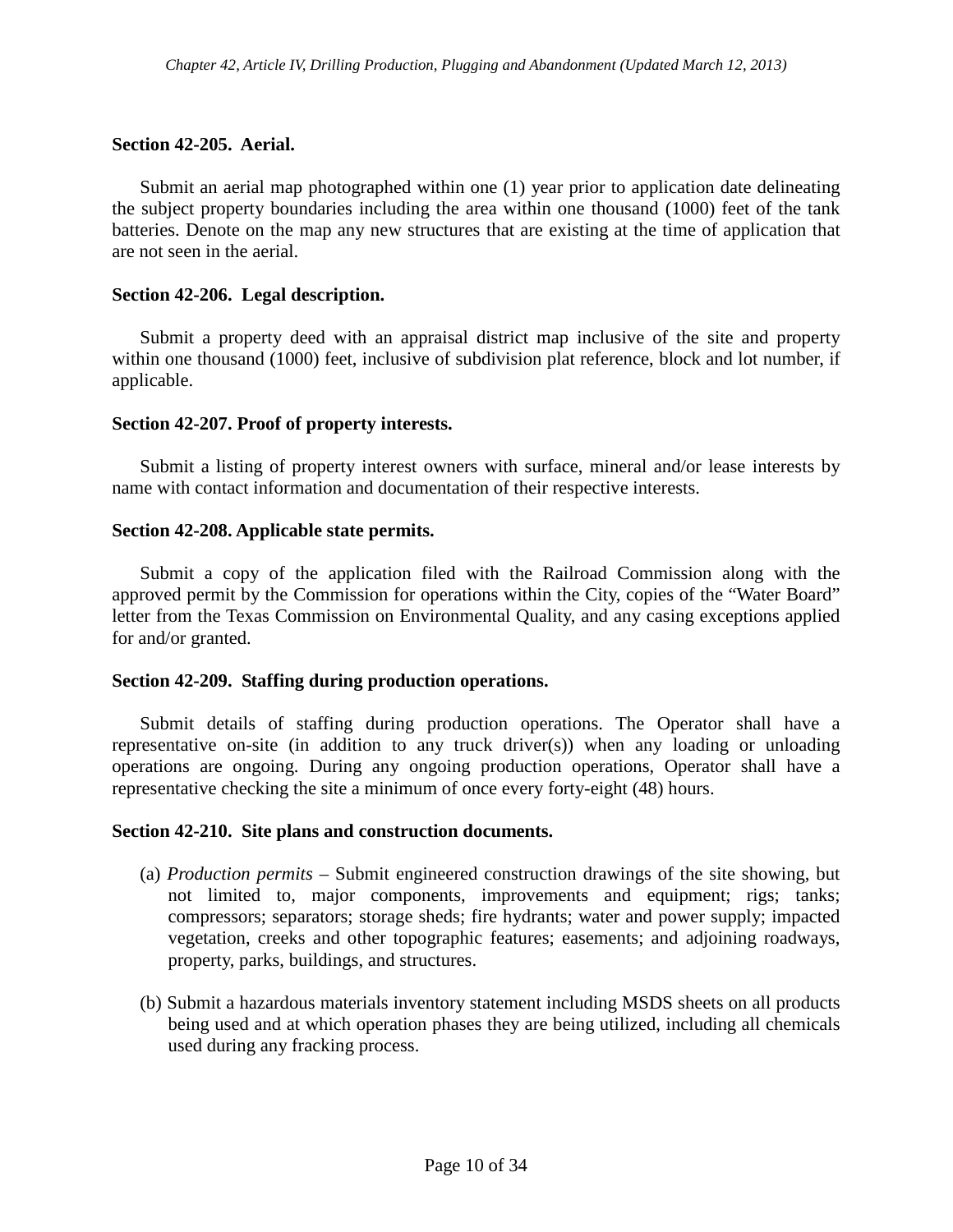# **Section 42-211. Well plugging and abandonment plan.**

*Well plugging and abandonment permit* – Submit the following:

- (a) A copy of the approved W-3A "Notice of Intention to Plug & Abandon" and W-3 "Plugging Record" forms from the Railroad Commission.
- (b) Details on how the property will be graded, leveled and restored to the same or better surface conditions as existed before operations.

# **Section 42-212. Landscaping and screening plan.**

*Production permits –* Submit a landscaping and screening plan showing the plantings and screening that will be installed on the site in accordance with the Special Use Permit and the regulations of this article.

## **Section 42-213. Lighting plan.**

*Production permits* – Submit lighting plan demonstrating how lighting will be provided in conformance with the Special Use Permit and City ordinance. The plan shall reflect the lighting for the entire site, including the grounds, equipment and any apparatus or structure including the type of light to be used, location, height and degree of illumination up to 1,000 feet as demonstrated by a photometric study.

### **Section 42-214. Environmental Assessment.**

Submit Phase I and Phase II Environmental Assessments in accordance with Texas Commission on Environmental Quality and Environmental Protection Agency standards.

### **Section 42-215. Environmental management – noise.**

*Production permits –* To establish noise levels different than what is required by this Chapter, submit a pre-operation ambient noise level report with twenty-four (24) hour measurements in one (1) hour increments for seven (7) consecutive days in a week without a holiday. The plan shall document how mitigation measures will be utilized so that the noise level does not exceed permitted decibel levels in accordance with the Special Use Permit and the regulations of this article. The plan shall include details on how the equipment will be utilized in the production in order to meet the permitted noise levels. The plan shall take into consideration: the location, type, nature, and proximity of adjacent development; seasonal and prevailing weather patterns; vegetative cover on or adjacent to the site; and topography.

### **Section 42-216. Environmental management – air emissions.**

*Production permits* – Submit documentation demonstrating how the surrounding environment will be protected, monitored, and managed against adverse noxious odor impacts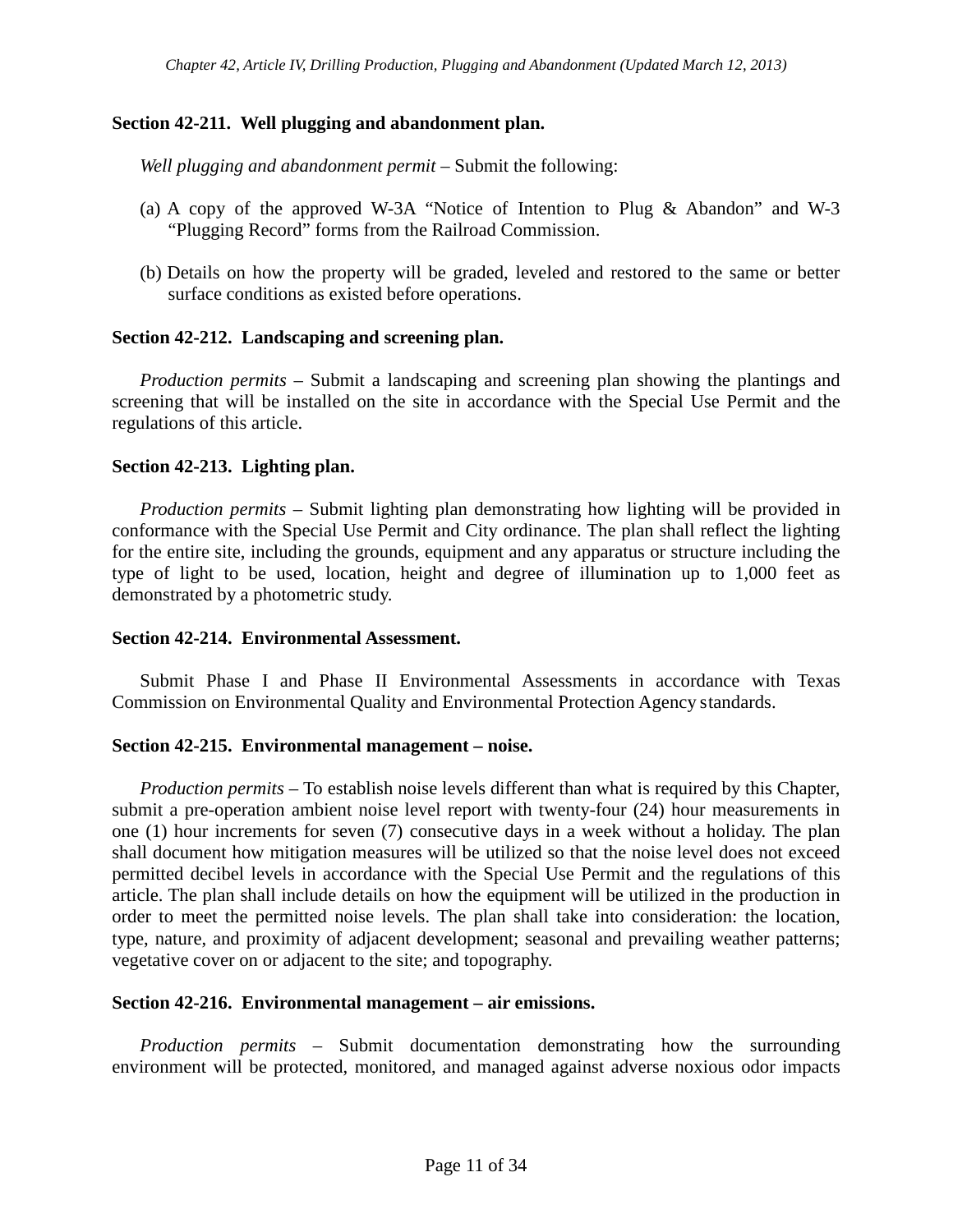and emissions of regulated air pollutants per the Clean Air Act as administered by Texas Commission on Environmental Quality.

# **Section 42-217. Environmental management – spill prevention, control and countermeasure plan.**

*Production permits –* Submit a spill prevention, control and countermeasure plan utilizing requirements established by the Environmental Protection Agency, Texas Commission on Environmental Quality, Department of Transportation, and the Texas Railroad Commission (or their successor agencies).

#### **Section 42-218. Environmental management – hazard mitigation plan.**

*Production permits –* Submit hazard mitigation plan demonstrating:

- (a) *Illicit discharges –* How the surrounding environment will be protected, monitored, and managed against adverse impacts during an illicit discharge of oil, gas, or other hazardous substance used on site in accordance with Chapter 43 of the Code of Ordinances entitled "Clean Water".
- (b) *Inclement weather and civil emergencies –* How the surrounding environment will be protected, monitored, and managed against adverse impacts during civil emergencies such as a bad weather event in accordance with Chapter 34 of the Code of Ordinances entitled "Civil Emergencies".

#### **Section 42-219. Environmental management – risk management assessment.**

*Production permits –* Submit a risk management assessment to identify, assess, and prioritize risks including coordination and economical application of resources to minimize, monitor, and control the probability and/or impact of unfortunate events.

#### **Section 42-220. Environmental management – storm water pollution prevention plan.**

*Production permits –* Submit a storm water pollution prevention plan adhering to Environmental Protection Agency and Texas Conservation on Environmental Quality standards for the testing of storm water samples and performing best management practices.

#### **Section 42-221. Emergency management – emergency action response plan.**

*Production permits –* Submit an emergency action response plan in accordance with Chapter 46 of the Code of Ordinances entitled "Fire Protection" incorporating:

(a) Written procedures to minimize any hazard resulting from operations utilizing standards established by the Railroad Commission, Texas Commission on Environmental Quality, Department of Transportation, and the Environmental Protection Agency.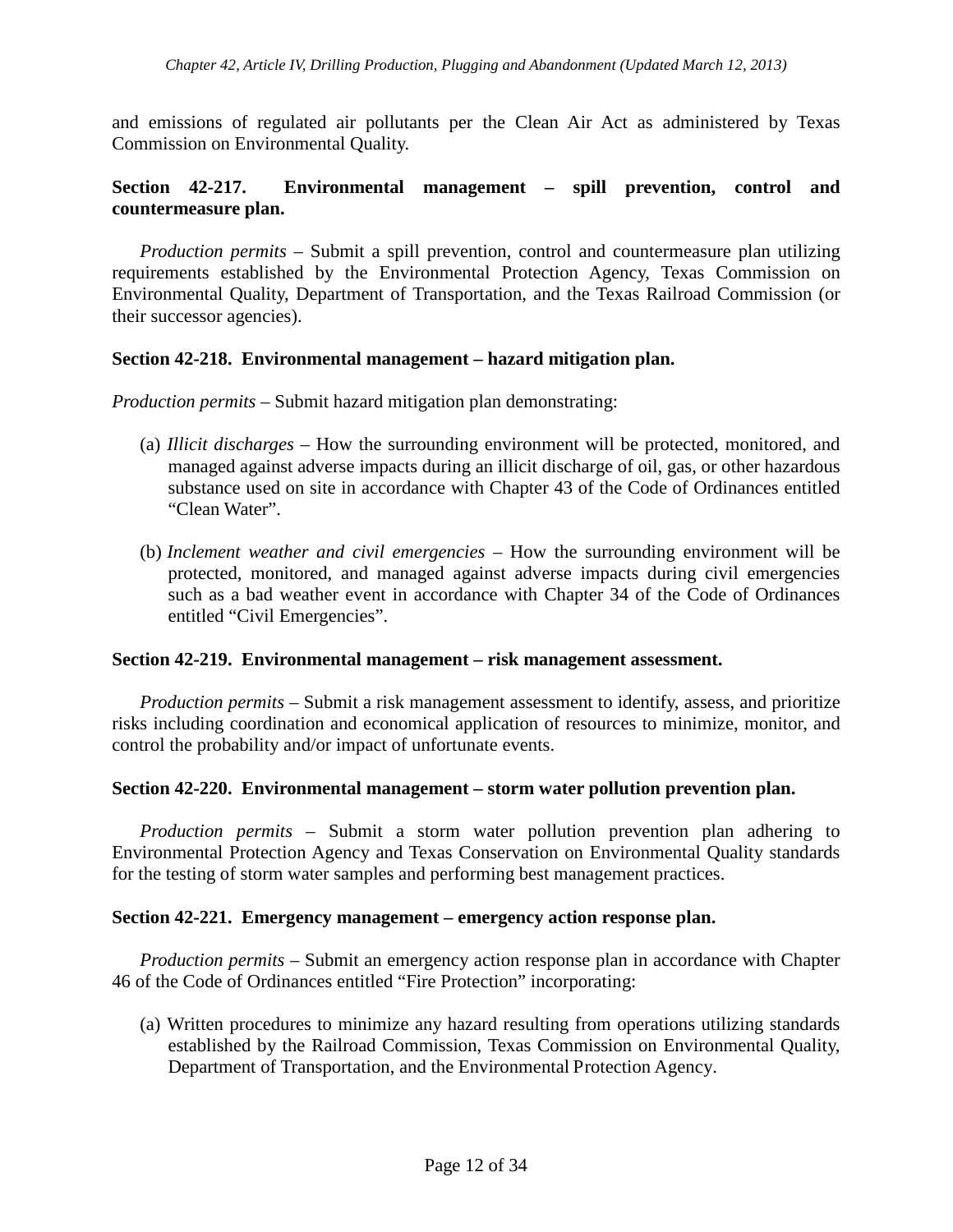- (b) Drive-to-maps from public rights-of-way to operation site.
- (c) Evacuation routes for surrounding area that utilize the same roadways.

## **Section 42-222. Access management plan.**

*Production permits –* Provide access management plan incorporating:

- (a) Delineation of the access route from the city limits to the production site and all above ground equipment.
- (b) A table indicating roadway name, trail, sidewalk, length, and construction type.
- (c) Documentation as to how the roadways, trails and sidewalks will be protected, monitored, and managed against adverse impacts during access in accordance with Chapter 98 of the Code of Ordinances entitled "Streets, Sidewalks and Other Public Places".

### **Section 42-223. Surety.**

Submit documentation in accordance with the regulations in this article.

## **Section 42-224. Amended permit applications.**

Submit the following items for amended permit applications:

- (a) Application form completed in accordance with the written instructions provided by the City.
- (b) A non-refundable application fee to the City for the actual costs it incurs for the services of a technical expert to review the proposed amendment.
- (c) A description of the proposed amendments including any changes to the existing permit.
- (d) Such additional information as is reasonably required by the City to demonstrate compliance with the applicable permit and to prevent imminent destruction of property or injury to persons.
- (e) A non-refundable fee to the City for the actual cost it incurs for the services to implement the proposed amendment.

### **Sections 42-225. Expiration of application.**

Application shall expire forty-five (45) days from submittal to the City if the operator, production representative or applicant does not show progress towards meeting any required regulations in order to obtain the permit.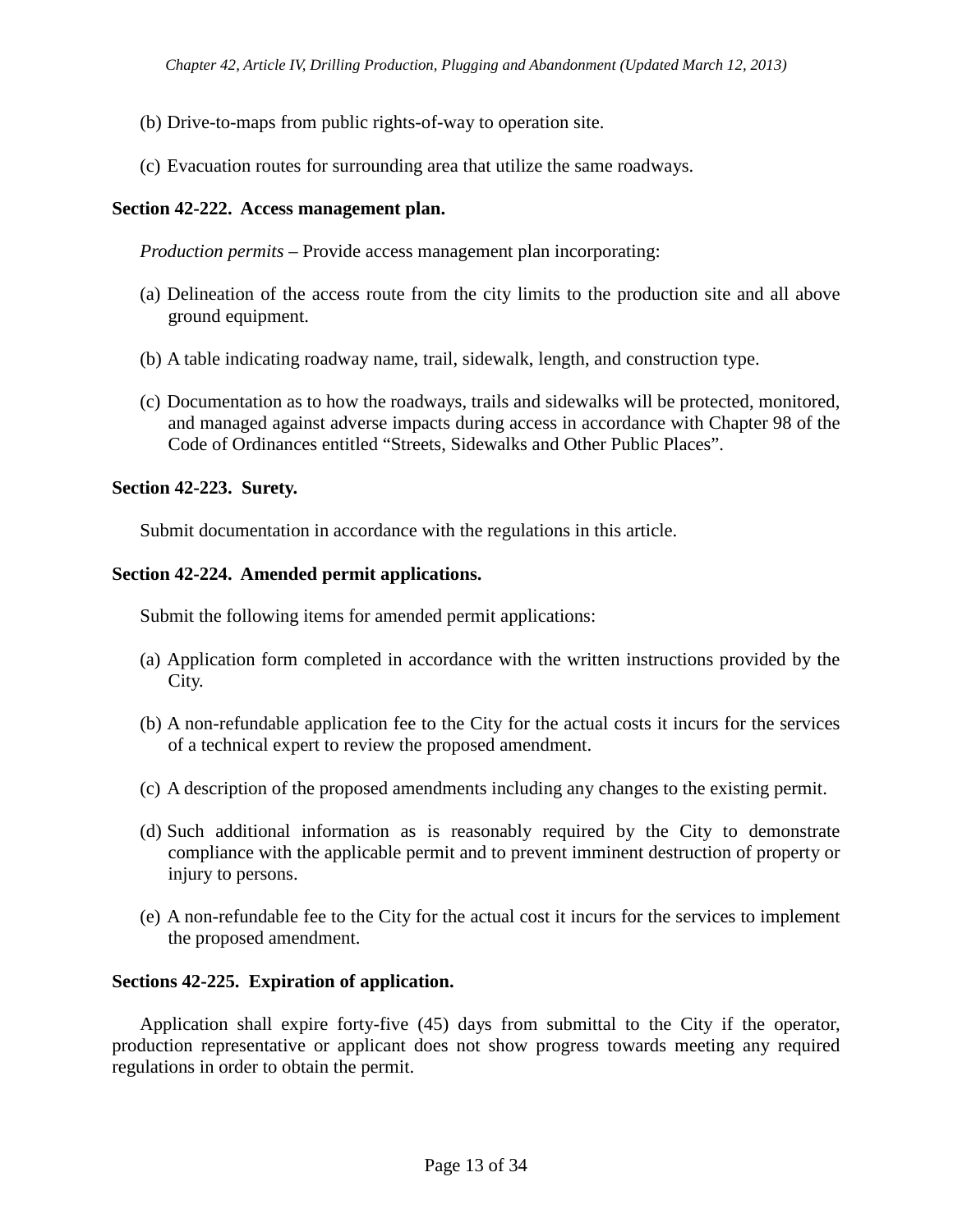#### **Sections 42-226 – 42-230. Reserved.**

#### DIVISION 4. FEES

The following regulations apply to all production and well plugging and abandonment permits unless a particular permit is denoted. The fees shall be set by resolution of the City Council and amended from time to time.

#### **Section 42.231. Permit fee.**

A permit fee as established by the City's fee resolution shall be rendered prior to issuance and each renewal of the permit. The permit fee shall be for the enforcement, monitoring and inspections associated with the operations described in this article to ensure compliance. The amount shall be calculated by applying a daily cost for service times the estimated time to complete; and, if the time of completion exceeds the initial estimated duration, additional amounts will be billed monthly.

#### **Section 42.232. Access maintenance and road damage fees.**

- (a) *Access maintenance –* An access maintenance fee as determined by the Director of Public Works to cover the anticipated annual costs for access maintenance and cleaning of city rights-of-way. The access maintenance fee shall be rendered prior to the commencement of any site activity under the Permit. The fee shall be paid on or before the issuance and renewal of the permit.
- (b) *Road damage –* A road damage fee as determined by the Director of Public Works for city rights-of-way shall be calculated based on the access lane miles for the appropriate road type, the assessment per lane mile, and the number of lane miles included in each permit. Replacement costs for asphalt and/or concrete road segments shall be determined from current cost per square yard of road surface material, including installation and labor.

### **Section 42.233 – 42.240. Reserved.**

### DIVISION 5: SPECIAL PROVISIONS

The following regulations apply to all production and well plugging and abandonment permits unless a particular permit is denoted.

#### **Section 42-241. Final inspections.**

(a) Any operations associated with production shall not commence until the City has performed the appropriate inspections and issued final approval for operations. Any significant nonconformance shall be addressed and re-inspected before operations may commence.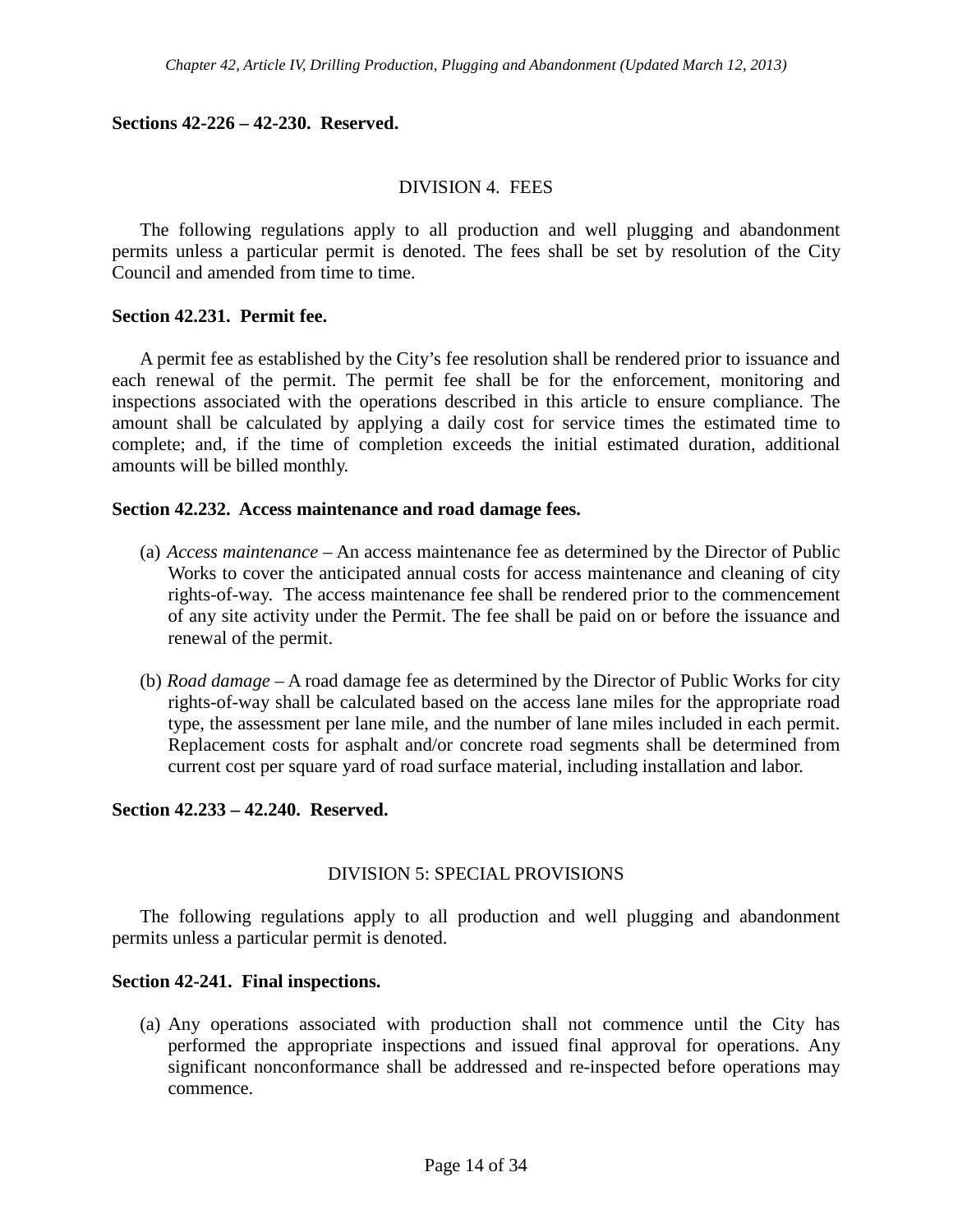- (b) The Operator or Production Representative shall notify the Oil and Gas Compliance Officer of all inspection requests in accordance with established policy.
- (c) *Well plugging and abandonment permits –* After the well has been plugged and abandoned, the equipment has been removed and the site fully restored, then the Operator or Production Representative shall notify the Oil and Gas Compliance Officer for final inspection.

# **Section 42-242. Required compliance inspections.**

*Routine compliance inspections for production operations –* The City shall at minimum perform quarterly inspections to ensure compliance with all permits and City ordinances. Copies of all approved environmental management plans shall be kept on-site and ready for inspection.

## **Section 42-243. Periodic reports.**

- (a) The Operator or Production Representative shall immediately notify the Oil and Gas Compliance Officer of any changes to the conditions upon which the permit was issued including, but not limited to, contact information, site layout, spill prevention, control and countermeasure plans, safety management plans and environment management plans within one business day.
- (b) *Production permits –* Beginning on the first anniversary date of the permit, the Operator or Production Representative shall submit an annual operational status report addressing periodic noise level monitoring, air quality, water samplings, the status (pending, drilling, completing, producing, plugged or abandoned) of the well and/or operations, and current certifications for all pressure control and hoisting equipment. The report shall include the Well Name, API Number, Lease Name, City Case Number, Commission Permit Number, Commission Lease and ID Number.

### **Section 42-244. Incident reports.**

- (a) The Operator or Production Representative shall provide the Oil and Gas Compliance Officer a copy of any incident reports or written complaints received from and operator's response submitted to the Railroad Commission, Texas Commission on Environmental Quality, Texas General Land Office, Environmental Protection Agency, Occupational Safety and Health Administration, or other applicable governmental agency within 30 days after the Operator or Production Representative has notice of the existence of such reports or complaints.
- (b) The Operator or Production Representative shall immediately report the following incidents to the Oil and Gas Compliance Officer as required by Chapter 43 of the Code of Ordinances, the Environmental Protection Agency, the Texas Commission on Environmental Quality and the Texas General Land Office: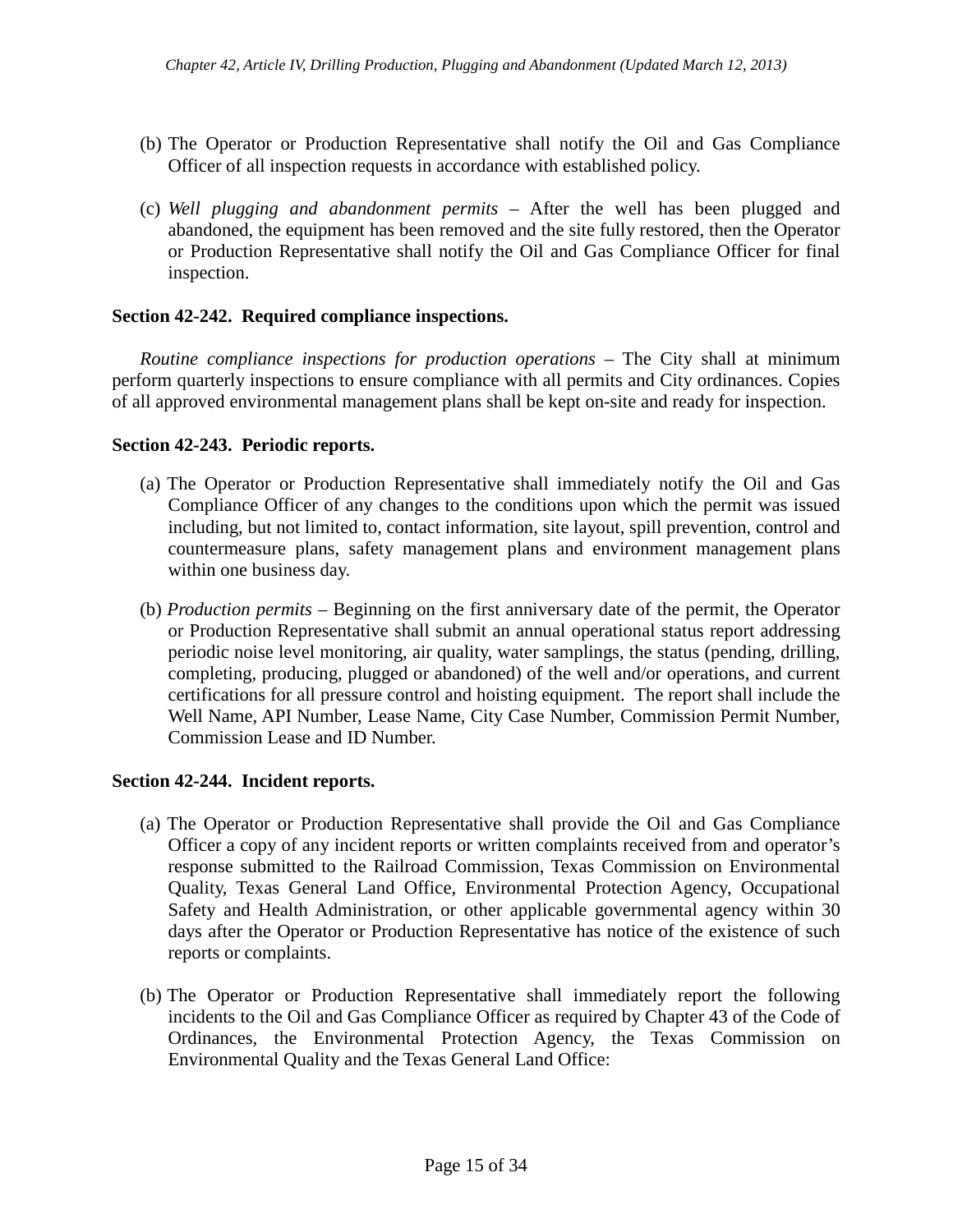- (1) Any incident resulting in product loss for a hydrocarbon storage facility, blowout, fire, explosion;
- (2) Any incident resulting in an injury recordable by the Occupational Safety and Health Administration, death or property damage;
- (3) The release of oil, naphtha, petroleum, asphalt, tar, hydrocarbon substances, any refuse including wastewater or brine from any oil or gas operation, unauthorized gases or the contents of any container used in connection with any oil or gas operation; or
- (4) Any other significant incidents as defined by the Railroad Commission, Environmental Protection Agency and the Texas Commission on Environmental Quality.
- (c) A preliminary written report with a summary of the incident shall also be submitted to the City staff person noted in the Spill Prevention, Control and Countermeasure Plan by the close of the first business day of the City following the incident.
- (d) A signed final report shall be submitted to the City staff person noted in the Spill Prevention, Control and Countermeasure Plan within thirty (30) days following the incident containing:
	- (1) Description of the incident, including the date, time, location and cause.
	- (2) Duration of the incident, including when it began, when it terminated to the degree that it no longer constituted a hazard to the health, safety, and well being of persons or property, regardless of the distance or separation of the place of the incident.
	- (3) Description of how the incident was brought under control or remedied.
	- (4) Description of the type of investigation or inquiry that was made concerning the incident, the findings thereof, and the action taken as a result of the findings to prevent a recurrence of the incident.

### **Section 42-245. Revocation or suspension of permit.**

- (a) If at any time any applicable permit issued by a state and federal entity expires or is revoked, then the permit issued by the City shall be suspended until the state or federally issued permit is reinstated.
- (b) Operators and Production Representatives shall comply at all times with all applicable federal, state and City laws, regulations and rules. If an Operator or Production Representative (or its officers, employees, agents, contractors, or representatives) fails to comply with any requirement of a permit, the Operator or Production Representative is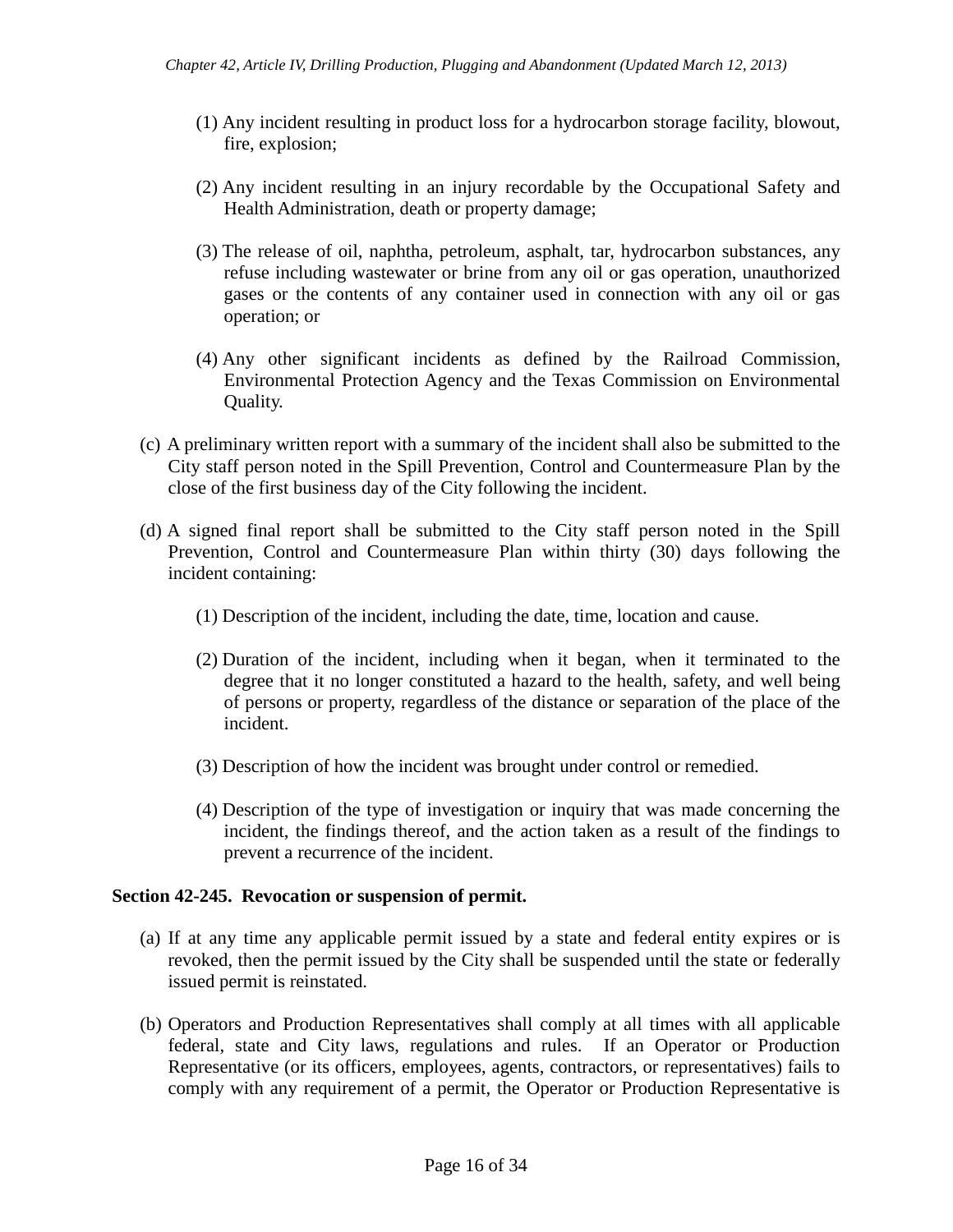subject to immediate citation, injunction, abatement or any other remedy permitted by law and this article. When possible under the circumstance, the City shall give written notice to the Operator or Production Representative specifying the nature of the failure and giving the Operator or Production Representative a reasonable time to cure, taking into consideration the nature and extent of the failure, the extent of the efforts required to cure, and the potential impact on the health, safety, and welfare of the community.

- (c) If the Operator or Production Representative fails to comply within ten (10) days after notice, or fails to comply immediately if there is an imminent health and safety issue, the City may suspend the permit and pursue revocation of the permit by the Zoning Board of Adjustments.
- (d) The Operator or Production Representative may file an appeal in writing directed to the Zoning Board of Adjustments within thirty (30) days of the date of the decision of the City in writing to suspend the permit.
- (e) No person shall carry on any operations performed under the terms of any permit issued under this Article during any period of suspension or revocation or pending a review of the decision or order of the City. Nothing contained herein shall be construed to prevent the necessary, diligent and bona fide efforts to cure and remedy the default or violation for which the suspension or revocation of the permit was ordered for the safety of persons or as required by the Railroad Commission.

## **Sections 42-246– 42-250. Reserved.**

# DIVISION 6. REGULATIONS

The following regulations apply to all production and well plugging and abandonment permits unless a particular permit is denoted.

### **Section 42-251. Compliance with applicable regulations.**

All operations related to production and well plugging and abandonment permits within the city shall comply with all applicable provisions of the regulations in this article, the American Petroleum Institute, the Occupational Safety and Health Administration, and federal and state codes.

The Oil and Gas Compliance Officer or designee, upon the complaint of any person, to enforce any provision of this Chapter or valid permit, or whenever there is cause to believe there has been a violation shall for the purposes of examination, inspection or performance of any duty imposed by this Chapter:

- (a) Enter all facilities or premises related to oil and gas extraction and/or transport within the city, and;
- (b) Order violations to be remedied or removed in accordance with Sections 42-245.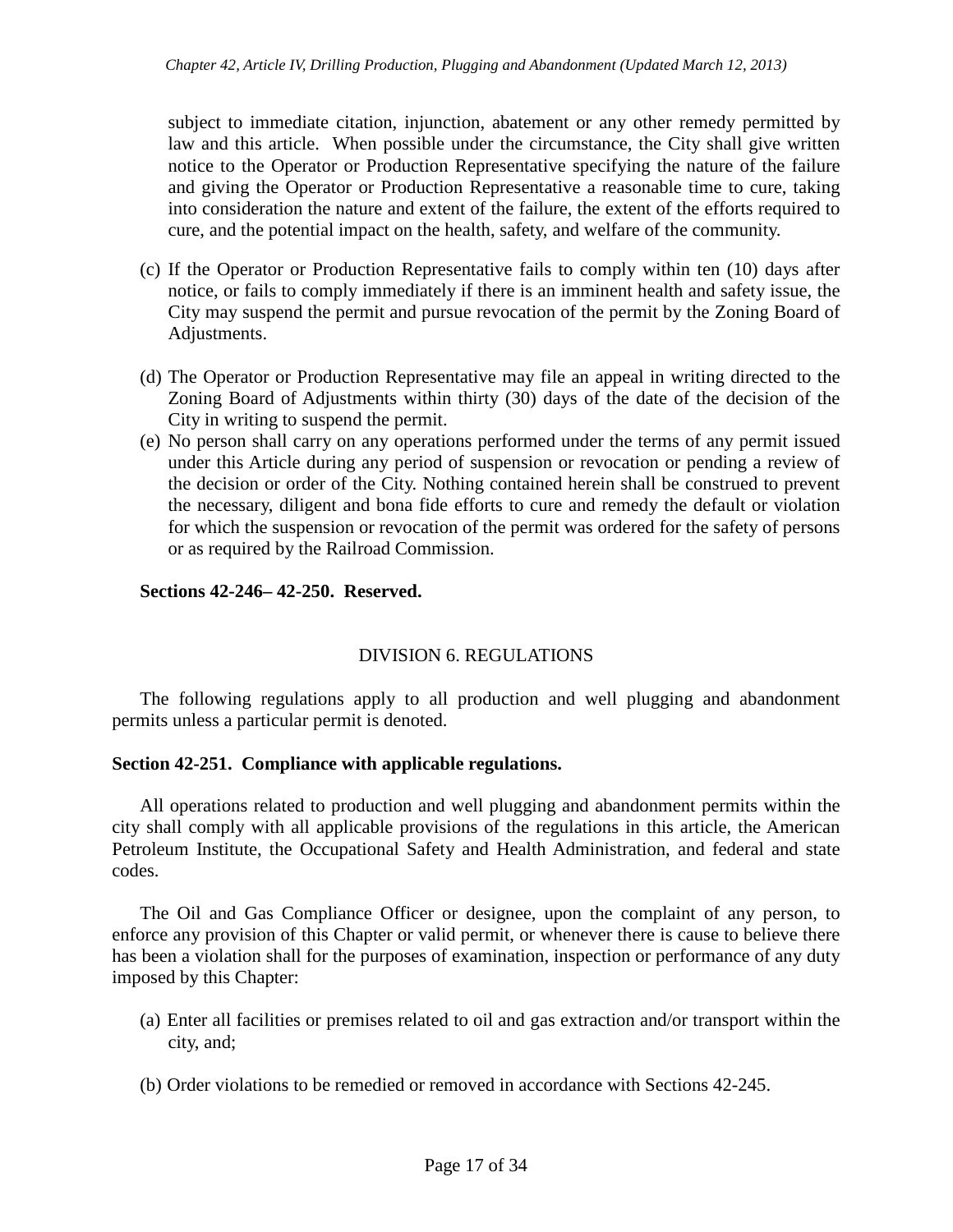### **Section 42-252. Location of electric lines.**

All electric lines to site development and/or facilities shall be located in a manner compatible to those already installed in the surrounding area or subdivision. Production power lines shall be placed underground.

### **Section 42-253. Distancing and setbacks.**

The distancing and setback requirements noted in this subsection shall apply to all new permits for production and shall be consistent with the approved Special Use Permit. These requirements shall not apply to any renewal permits for existing operations that have state and federal permits in good standing.

- (a) The proposed mud pits, open return mud flow lines, and mud processing area shall not be within six hundred (600) feet of a dwelling unit, religious assembly building, hospital building, public or private school boundary, or day care boundary for which a building permit was issued on or before the date the Special Use Permit application was accepted by the City. The setback may be reduced from the building or structure if all current surface property owners within the affected radius sign a notarized affidavit consenting to the encroachment at the time the production permit application is submitted to the City. The Operator or designated representative shall submit the notarized affidavits noting the legal descriptions with the production permit application.
- (b) The proposed battery and storage tanks cannot be within three hundred (300) feet or the distance mandated by the applicable state entity, whichever is greater, of any building or structure off-site, public or private park, dwelling unit, religious assembly building, hospital building, public or private school boundary, or day care boundary for which a building permit has been issued on or before the date of the permit application for production.
- (c) The proposed battery and storage tanks shall not be within six hundred (600) feet of any fresh water well. The measurement shall be in a direct line from the closest tank to the fresh water well bore. The setback may be reduced to no less than two hundred (200) feet from the fresh water well if all current surface property owners within a radius of two hundred (200) to six hundred (600) feet from the fresh water well sign a notarized affidavit consenting to the encroachment at the time the production permit application is accepted by the City. The Operator or designated representative shall submit the notarized affidavits noting the property legal descriptions with the Special Use Permit application. The reduction of the distance requirement for fresh water wells is subject to the Texas Commission on Environmental Quality, the Railroad Commission and any other state or federal requirements.
- (d) Salt water disposal lines, flowlines, intralease piping, and tanks shall be prohibited within one hundred (100) feet of any natural stream high bank, drainage canal easement, designated wetland preservation area or mean high tide.

### **Section 42.254. Landscaping.**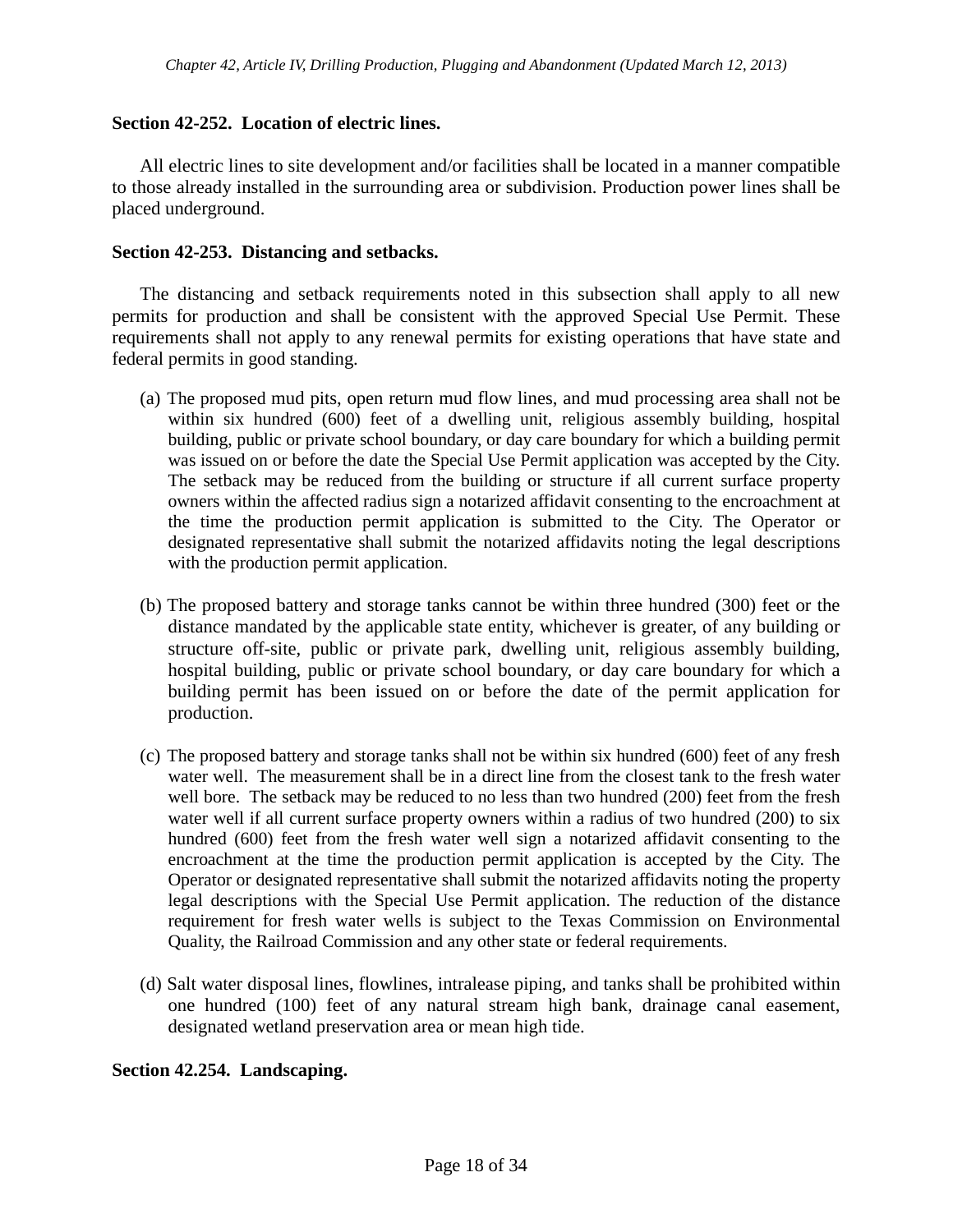*Production permits* – Landscaping and buffer yards shall be installed in accordance with City ordinance, the approved landscape plan and Special Use Permit prior to issuance of the permit. At minimum, a 50-foot buffer yard around the perimeter of the operation site containing the following plantings or an alternative approved by the City Arborist that provides equivalent screening and aesthetic quality shall be required:

- (a) Southern Wax Myrtle Shrub in minimum 5-gallon containers spaced 30 inches apart.
- (b) Chinese Elm trees with a minimum 3-inch caliper diameter and a minimum height of 12 feet, spaced 20 feet apart.
- (c) Little Gem Magnolia trees with a minimum 3-inch caliper diameter and a minimum height of 12 feet, spaced 15 feet apart.

## **Section 42-255. Screening and fences**

Screening and fences shall be installed on the site in accordance with approved plans and the Special Use Permit prior to issuance of the permit.

- (a) The perimeter of the location shall be secured with a commercial quality fence with a minimum height of six (6) feet, regardless of on-site supervision.
- (b) Any secured entrance gate shall contain a Knox-Box keybox or pad lock or equivalent.
- (c) *Production, and pump station permits –* At minimum, the site shall be enclosed by an eight (8) foot tall, opaque fence, unless otherwise restricted by Homeland Security.
- (d) All fences shall be equipped with at least one (1) gate. The gate shall meet the following specifications:
	- (1) All gates shall be equipped with a 911 override control switch. Gate specifications must be submitted to the Fire Marshal's Office and approved prior to installation.
	- (2) Each gate shall be not less than twelve (12) feet wide and be composed of two (2) gates, each of which is not less than six (6) feet wide, or one (1) sliding gate not less than twelve (12) feet wide. If two (2) gates are used, gates shall latch and lock in the center of the span.
	- (3) The gates shall be provided with a combination catch and locking attachment device for a padlock, and shall be kept locked except when being used for access to the site.
	- (4) Operator or Production Representative must provide the Fire Department with a Knox Padlock or Knox Box entry system or equivalent on the gate to access the site in case of an emergency.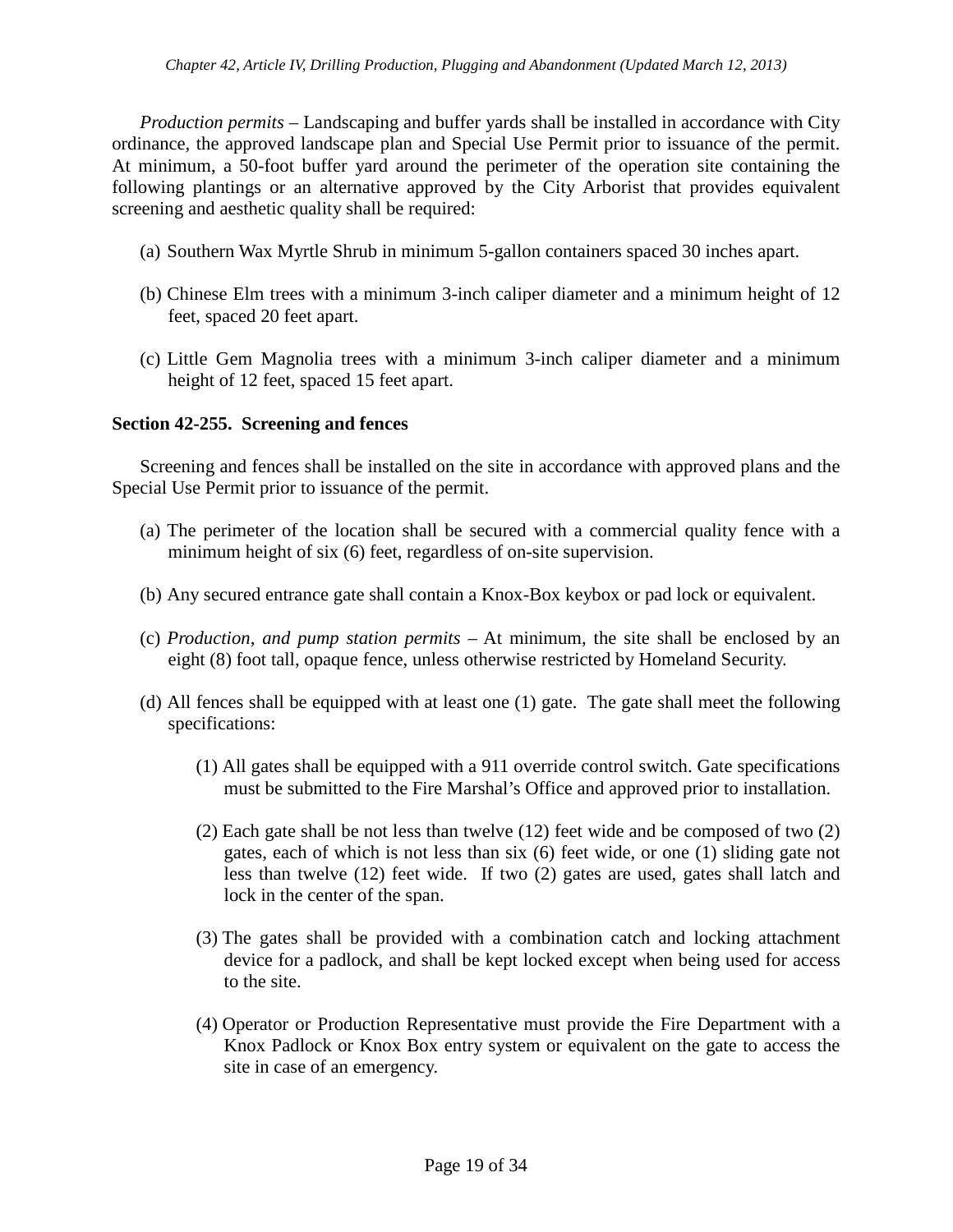## **Section 42.256. Lighting.**

Lighting shall be provided on the site in accordance with the Special Use Permit and City ordinance.

#### **Section 42-257. Noise.**

- (a) The usage of a muffler cutout, bypass or straight exhaust on any motor machinery is prohibited.
- (b) *Permitted sound levels*
	- (1) *Production operations within 600 feet of protected uses excluding parks –* When measured at the required setbacks, the decibel levels shall not exceed fifty-five (55) decibels during daytime hours and forty-five (45) decibels during nighttime hours. If utilizing a noise study to establish an ambient noise level, then the decibel level shall not be five (5) decibels above the established ambient noise level during the daytime hours and three (3) decibels above the established ambient noise level during the nighttime hours.
	- (2) *Production operations adjoining all other uses –* When measured at the required setbacks, the decibel levels shall not exceed sixty-seven (67) decibels during daytime hours and sixty (60) decibels during nighttime hours. If utilizing a noise study to establish an ambient noise level, then the decibel level shall not be five (5) decibels above the established ambient noise level during the daytime hours and three (3) decibels above the established ambient noise level during the nighttime hours.
	- (3) The exterior noise level generated by the related operations located within six hundred (600) feet of a protected use shall be continuously monitored to ensure compliance. The cost of such monitoring shall be borne by the Operator or Production Representative.
- (b) Acoustical blankets, sound walls, mufflers or other alternative methods may be used to ensure compliance. All soundproofing shall comply with accepted industry standards and subject to approval by the City.
- (c) The sound level meter used in conducting noise evaluations shall meet the American National Standards Institute's standard for sound meters.

### **Section 42-258. Illicit discharges.**

(a) No person shall place, deposit, discharge, or cause or permit to be placed, deposited or discharged, any oil, naphtha, petroleum, asphalt, tar, hydrocarbon substances or any refuse including wastewater or brine from any oil or gas operation or the contents of any container used in connection with any oil or gas operation in, into, or upon any public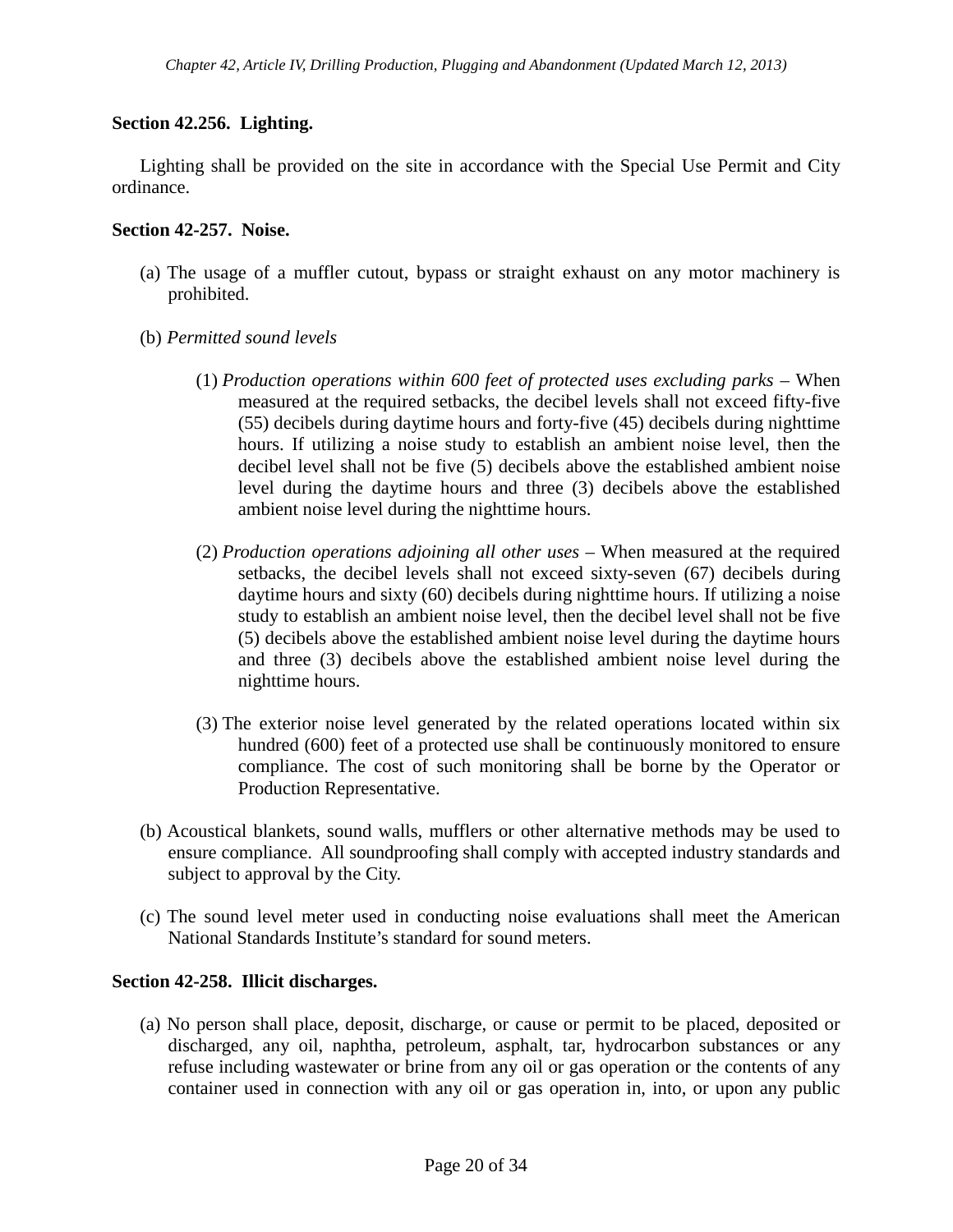rights-of-way, alleys, streets, lots, storm drain, ditch or sewer, sanitary drain or any body of water or any private or public property in the City.

- (b) No person shall allow, cause or permit gases to be vented into the atmosphere or to be burned by open flame.
- (c) Clean-up operations of hazardous substances shall be in compliance with Chapter 54 of the Code of Ordinances.
- (d) After any spill, leak or malfunction, the Operator or Production Representative shall perform environmental remediation to the satisfaction of the Fire Marshal, Emergency Management Department, and the Technical Advisor all waste materials from any public or private property affected by such spill, leak or malfunction. Remediation must begin immediately. If the Operator or Production Representative fails to begin site remediation within twenty-four (24) hours, the City may contract for or otherwise employ any remediation experts by contract or otherwise at the sole expense of the Operator or Production Representative. The Operator or Production Representative shall submit an incident report to the City detailing disposal methods, documentation on contamination of soil and corrective actions to prevent reoccurrence.
- (e) Operator or Production Representative expressly consents by applying for a permit to allow a draw down of any bond or letter of credit to cover any clean up expenses. In the event that the bond or letter of credit is exhausted, Operator or Production Representative agrees to immediately replenish the amount. City shall have the right to contact the Railroad Commission in order to facilitate the removal of all waste materials from the property affected by such spill, leak or malfunction.

# **Section 42-259. Water well sampling.**

Water samples may be required at the discretion of the City and at the expense of the Operator utilizing proper protocol from an approved laboratory by the Environmental Protection Agency and the Texas Commission on Environmental Quality. The samples shall include the area of concern on the site as well as the area down grade from the site. Monitoring shall consist of elements, chemicals and bacteria including calcium, magnesium, sodium, potassium, sulfate, pH, specific conductance, alkalinity (CaCO3), total coliform/e-coli, total suspended solids, total dissolved solids, iron manganese, acidity, methane/ethane, oil and grease (HEM), barium, total petroleum hydrocarbons (TX 1005), BTEX, chlorides, strontium, and turbidity.

### **Section 42-260. Soil sampling.**

Soil sampling may be required at the discretion of the City. Soil contamination assessments shall be conducted at the expense of the Operator and shall utilize an approved laboratory testing for any increase about the Texas-specific median background concentrations for metals or specific contaminants that might have been present on the site. A minimum of five (5) samples shall be taken and shall include pit or area of concern as well as the area down grade from the site.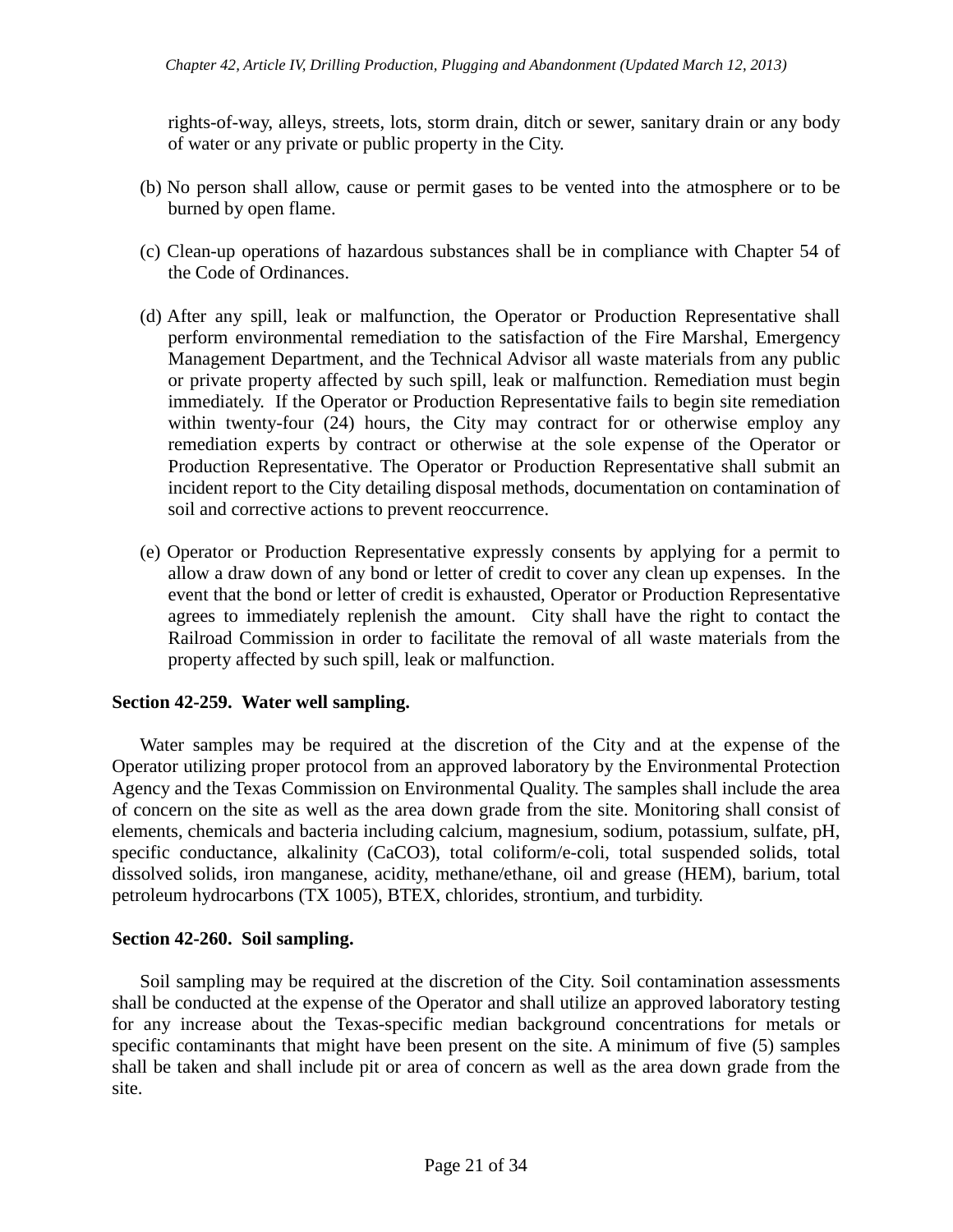# **Section 42-261. Fire prevention.**

- (a) *Explosives.* Use of explosive charges within the City limits shall require approval by the Fire Marshal as required in Chapter 46, Fire Protection and Prevention of the Code of Ordinances.
- (b) *Fire notice.* In the event of a fire or discovery of a fire, smoke, or unauthorized release of flammable or hazardous materials on any property, the Operator or Production Representative shall immediately report such condition to the contact specified in the Spill Prevention, Control and Countermeasure Plan. A written report with a summary of the incident shall also be submitted by the close of the first business day of the City following the incident.
- (c) *Fire prevention; sources of ignition.* Firefighting apparatus and supplies as approved by the Fire Department and required by any applicable federal, state, or local law shall be provided by the Operator or Production Representative, at the Operator's or Production Representative's cost, and shall be maintained on the site at all times during operations. The Operator or Production Representative shall be responsible for the maintenance and upkeep of such equipment. All equipment, other than wellheads, shall be equipped with an automated valve that closes or shuts down the equipment in the event of an abnormal change in operating pressure. All well heads shall contain an automated emergency shut off valve to the well production sale line.
- (d) *Equipment and vehicles.* No vehicle or item of machinery shall be parked or stored on any street, right-of-way or in any driveway, alley or upon any site which constitutes a fire hazard or an obstruction to or interference with fighting or controlling fires except that equipment which is necessary on the site. The Fire Marshal shall be the entity that determines whether equipment on the site shall constitute a fire hazard.
- (e) *Electric motors.* Only electric prime movers or motors shall be permitted for the purpose of pumping wells. No electric power shall be generated on location outside of the duration of operations. All electrical installations and equipment shall conform to the City ordinances and the appropriate national codes.

### **Section 42-262. Hoisting and rigging equipment.**

- (a) The hoisting and rigging equipment shall be all from a recognized American Petroleum Institute licensed OEM and of origin from the United States or Western Europe.
- (b) All hoisting and rigging equipment and all components of the hoisting system shall be certified at a minimum of once per year. No equipment shall be used on site with a certificate expiration date that will expire during its expected time of use on the well.
- (c) Suitable warning devices shall be activated during crane hoisting operations in accordance with all regulations for lighting and noise regulated in this Chapter.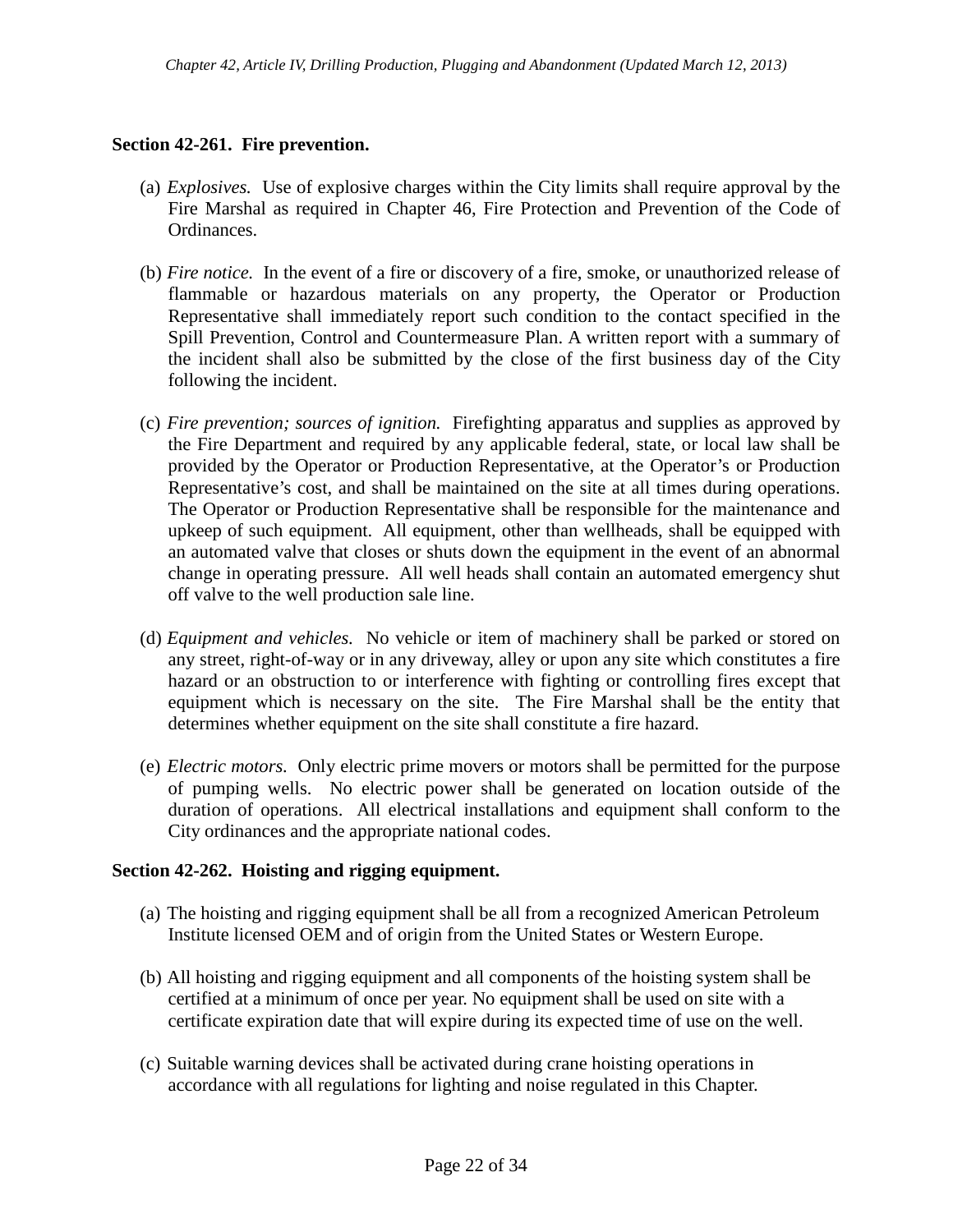# **Section 42-263. Mud pits and flow lines.**

All mud pits and flow lines shall be fully enclosed (covered top).

### **Section 42-264. Other production operation controls.**

All production operation controls shall be designed as fail/safe.

### **Section 42-265. Storage tanks.**

- (a) No tank shall be erected of a greater capacity than 500 barrels and filled beyond a maximum capacity of 80 percent.
- (b) The height of any storage tank within 1,000 feet of any zoning district that permits residential uses shall not exceed the maximum height limit of 30 feet.
- (c) All tanks and permanent structures shall conform to the American Petroleum Institute (A.P.I.) specifications unless other specifications are approved by the Fire Marshal. All storage tanks shall be equipped with a secondary containment system including lining with an impervious material. The secondary containment system shall be a minimum of three  $(3)$  feet in height and one and one-half  $(1\frac{1}{2})$  times the contents of the largest tank in accordance with the Fire Code, and buried at least one (1) foot below the surface. Drip pots shall be provided at the pump out connection to contain the liquids from the storage tank.
- (d) All tanks must have a vent line with a conservation vent, flame arrester and pressure relief valve.
- (e) Each storage tank shall be equipped with a level control device that will automatically activate a valve to close the well in the event of excess liquid accumulation in the tank.
- (f) Tank battery facilities shall be equipped with a lightning arrestor system and a remote foam application piping system approved by the Fire Marshal. The foam system shall be provided with a 2 1/2" Siamese FDC secured with a locking Knox cap at a location approved by the Fire Department a minimum of two hundred (200) feet from the tanks. On-site storage of foam shall be required under the conditions as set forth by the Fire Department and shall be replaced immediately upon expiration. All components shall be installed in accordance with nationally recognized standards and shall be properly maintained by the Operator.

### **Section 42-266. Storage vessel labels.**

All storage vessels containing chemicals shall be labeled on two (2) sides with National Fire Protection Association (NFPA) chemical hazard labels.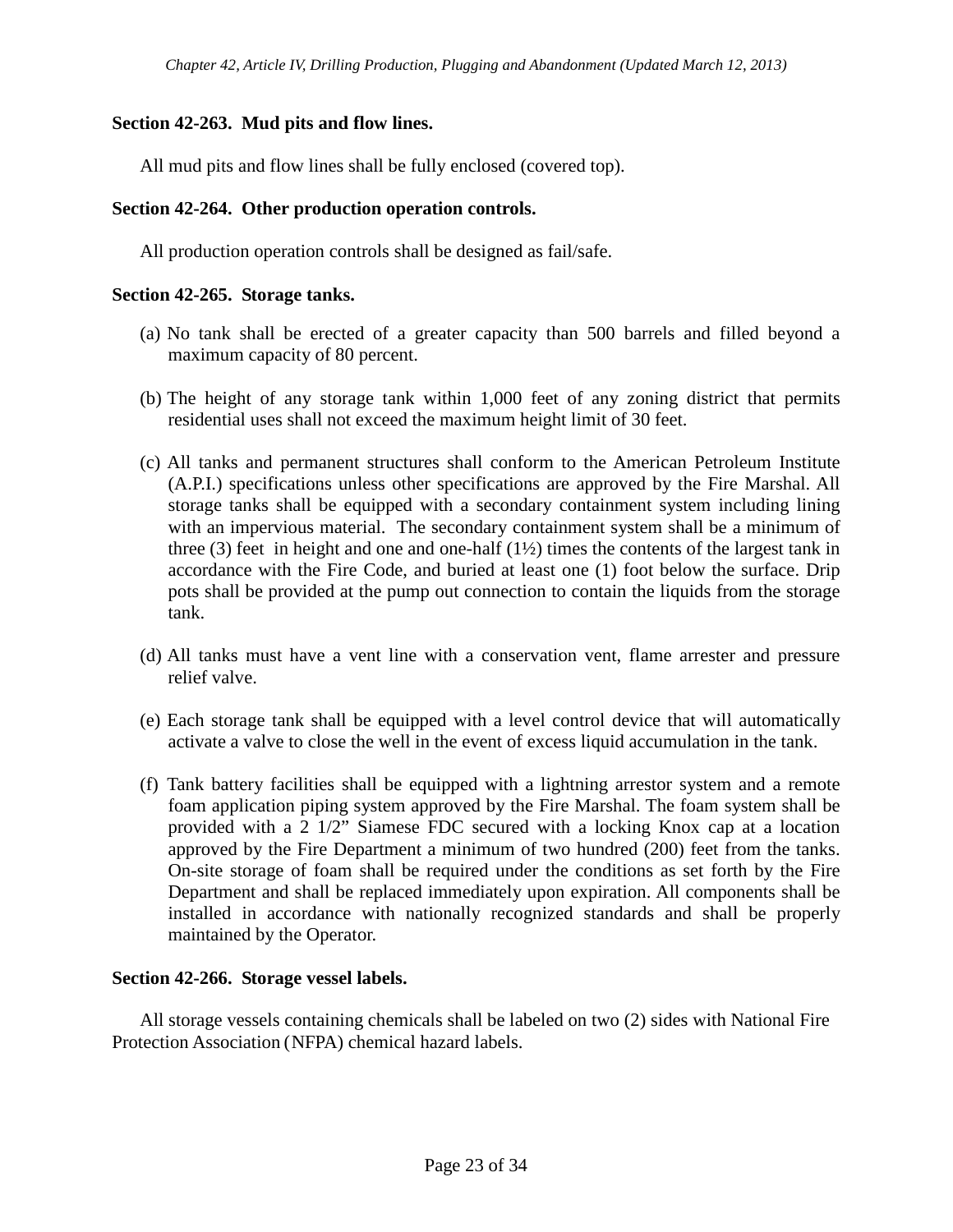### **Section 42-267. Access management.**

- (a) It shall be unlawful for any person(s) to block, encumber, obstruct or close any street, alley or other public way within the city, except by special permit by order of the Department of Public Works Director of designee.
- (b) *Production permits –* Prior to the commencement of operations, all roads used for access to the site shall be at least twenty-four (24) feet wide, have an overhead clearance of fourteen (14) feet and shall be surfaced with concrete, asphalt, gravel or caliche. In particular cases, these requirements governing surfacing of private roads may be altered at the discretion of the City after consideration of all circumstances including, but not limited to: distances from streets and highways; distances from adjoining and nearby property owners whose surface rights are not leased by the operation; the purpose for which the property of such owners is or may be used; topographical features; nature of the soil; and exposure to wind.
- (c) The Operator shall use watering, wetting or other methods or materials to control dust on the site.
- (d) The Department of Public Works may restrict the hours of operation of vehicles based upon the location of the property and adjoining land uses.
- (e) Emergency access and turnabouts shall be included as deemed appropriate by the Fire Marshal. The access route should be of appropriate width to accommodate emergency response equipment. Street turnabouts should be of adequate turning radius to facilitate forward or reverse hose lays and/or exit of any emergency response equipment.

### **Section 42-268. Maintenance of sites.**

- (a) The site shall be kept in a clean and sanitary conditions, free from rubbish and combustible materials of every character, to the satisfaction of the health officer and fire marshal, at all times during operations.
- (b) The site shall at all times be kept free of pools of water and other liquids, contaminated soil, weeds, and brush within a radius of one hundred (100) feet around any separators, tanks and producing wells.
- (c) All equipment shall be maintained by the Operator or Production Representative at all times, including, wellheads, pumping units, tanks, and buildings or structures. The City shall consider the deterioration of the quality of the material of which such facility or structure is constructed, the degree of rust, and its appearance.

### **Section 42-269. Waste disposal.**

(a) Any material classified as hazardous waste according to the EPA shall be disposed in accordance with EPA standards.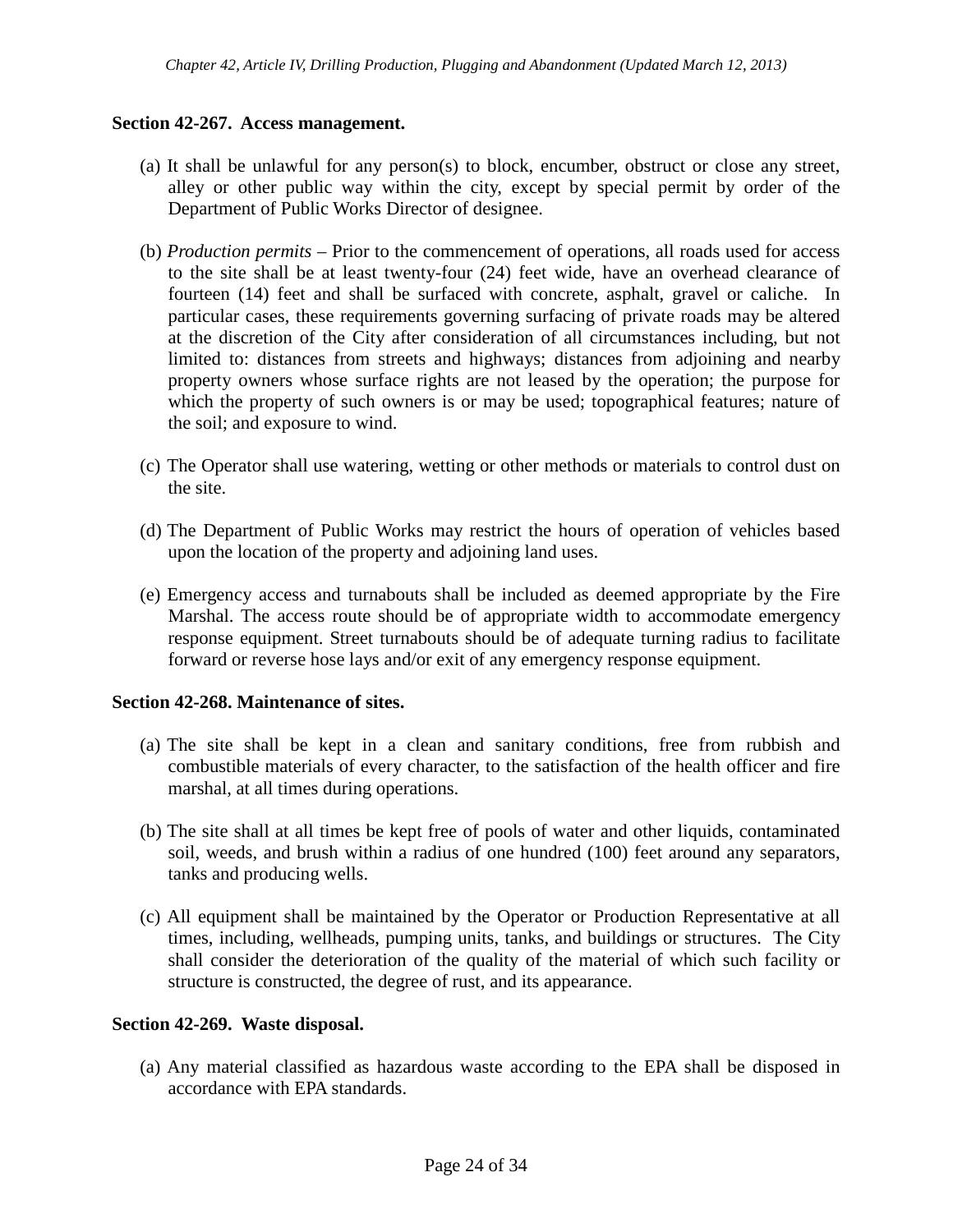- (b) Unless otherwise directed by the Railroad Commission, waste materials shall be removed from the site and transported to an off-site disposal facility not less often than every thirty (30) days.
- (c) Water stored in on-site tanks shall be removed as necessary.
- (d) All waste shall be disposed of in such a manner as to comply with the air and water pollution control regulations of the State, this Ordinance and any other applicable ordinance of the City.

## **Section 42-270. Hours of operation.**

- (a) Site preparation, well servicing, truck deliveries and pick-up of equipment and materials, and other related work conducted on the site shall be limited to daytime hours. The restriction on work hours shall not apply in cases of fires, blowouts, explosions and any other emergencies or where the delivery of equipment is necessary to prevent the cessation of production.
- (b) The Operator shall conduct on-site meetings to inform all personnel of nighttime operation noise control requirements.

## **Section 42-271. Plugging and abandonment of wells.**

All wells shall be abandoned and the property restored in accordance with the following requirements:

- (a) After the well has been completed or plugged and abandoned, the Operator or Production Representative shall clean the site, complete restoration activities and repair all property damage caused by such operations.
- (b) All tanks, towers, and other surface installations shall be removed from the site.
- (c) All concrete foundations, piping, wood, guy anchors and other foreign materials regardless of depth, except surface casing, shall be removed from the site, unless otherwise directed by the Railroad Commission.
- (d) All holes and depressions shall be filled with clean, compactable soil.
- (e) All waste, refuse or waste material shall be removed from the site.
- (f) All well casings shall be cut and removed to a depth of at least ten (10) feet below the surface.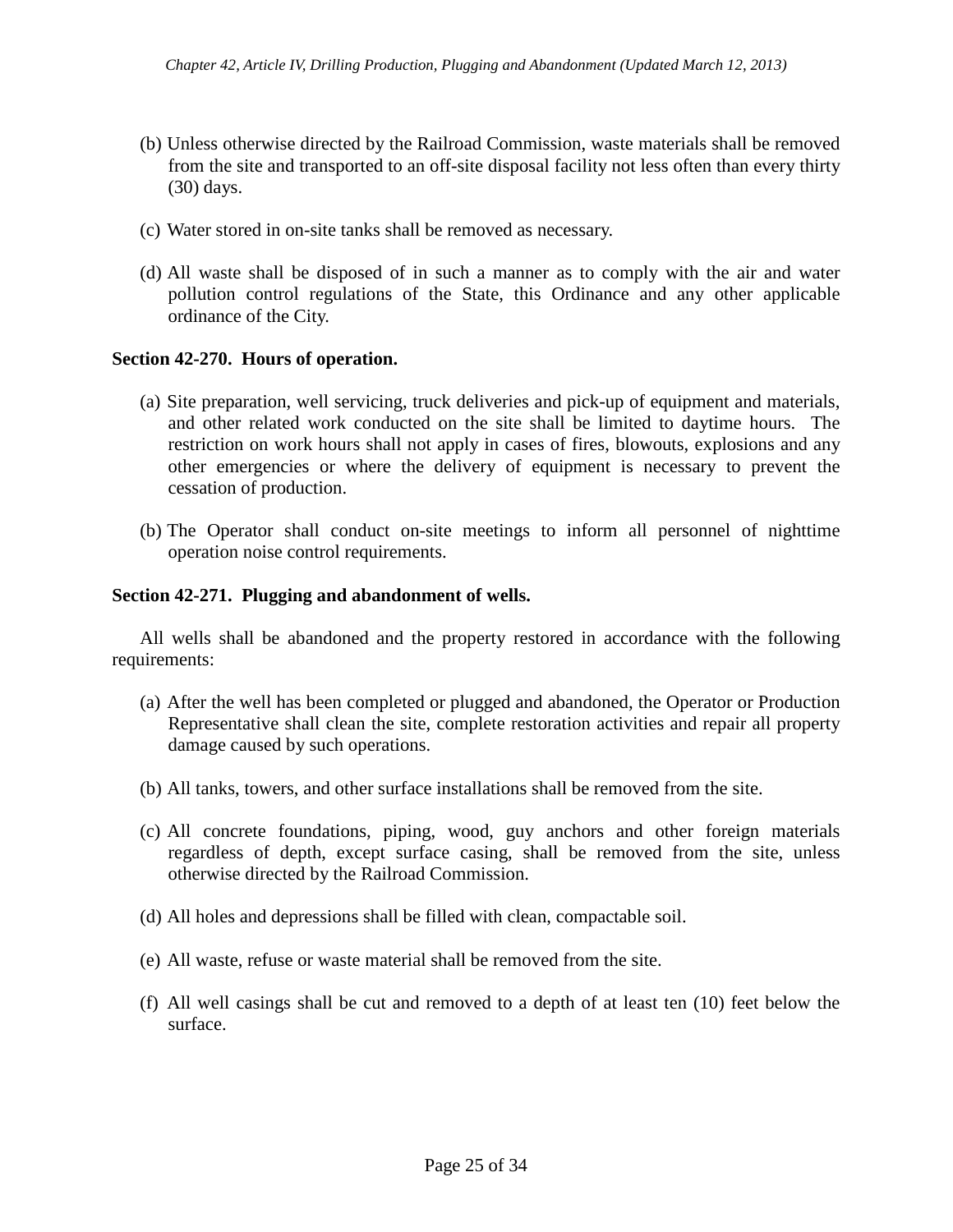## **Section 42-272. Signage.**

- (a) A sign shall be immediately and prominently displayed at the gate on the fencing erected pursuant to this Article. Such sign shall be durable material, maintained in good condition and, unless otherwise required by the Railroad Commission, shall have a surface area of not less than two (2) square feet nor more than four (4) square feet and shall be lettered with the following:
	- (1) Well name and number;
	- (2) Name of Operator and Production Representative;
	- (3) The emergency 911 number; and
	- (4) Telephone numbers of two (2) persons responsible for the well who may be contacted in case of emergency.
- (b) A sign shall be posted at the entrance of the well site advising the public of all fracture stimulation operations at least 72 hours prior to commencement.

### **Section 42-273. Storage of equipment and chemicals.**

- (a) On-site storage of non-site essential equipment is prohibited on the production operation site. Non-site essential lumber, pipes, tubing and casing shall not be left on the operation site except when well servicing operations are being conducted on the site.
- (b) All chemicals and/or hazardous materials shall be stored in such a manner as to prevent, contain, and facilitate rapid remediation and cleanup of any accidental spill, leak, or discharge of hazardous materials. The Operator shall have all material safety data sheets (MSDS) for all hazardous materials on-site. All applicable federal and state regulatory requirements for the proper labeling of containers shall be followed. Appropriate pollution prevention actions shall be required and include, but are not limited to, chemicals and materials raised from the ground (i.e. wooden pallets or containment pallets), installation and maintenance of secondary containment systems, bulk storage, and protection from storm water and weather elements.

### **Section 42-274 – 42-280. Reserved.**

### DIVISION 7. LIABILITY, SURETY AND INSURANCE

The following regulations apply to all production and well plugging and abandonment permits unless a particular permit is denoted.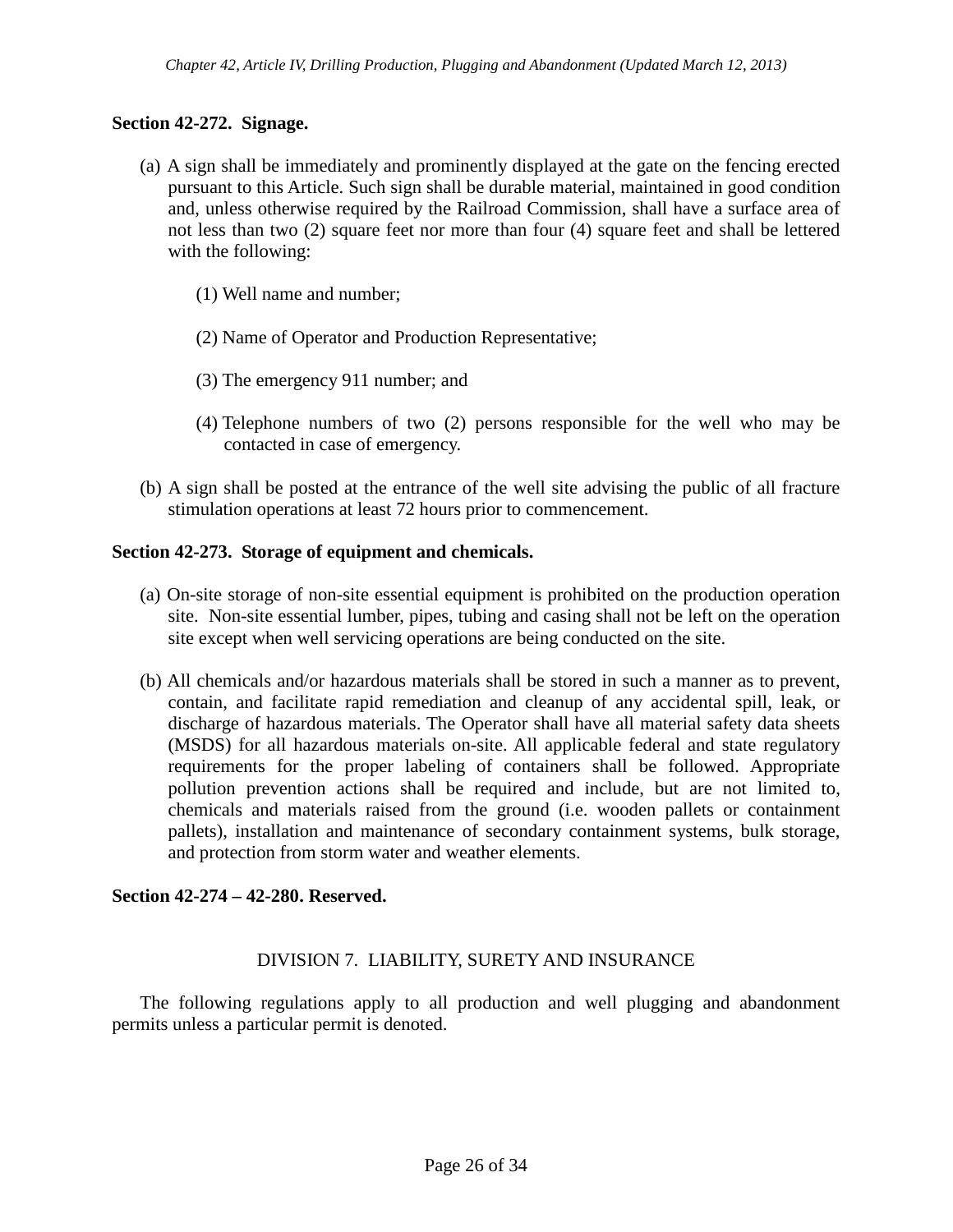## **Section 42-281. Liability.**

- (a) The Company shall be liable and responsible for any and all damages, losses, liabilities (joint and several), payments, obligations, penalties, claims, litigation, demands, defenses, judgments, lawsuits, proceedings, costs, disbursements, or expenses (including without limitation, fees, disbursements, and reasonable expenses of attorneys, accountants, professional advisors and expert witnesses and costs of investigation and preparation) of any kind or nature whatsoever, which may arise out of or be in any way connected with:
	- (1) The construction, installation, operation, maintenance, or condition of any related facilities or appurtenances;
	- (2) Any claim or lien arising out of work, labor, materials, or supplies provided or supplied to Company, its contractors or subcontractors with respect to any related facilities or appurtenances; or
	- (3) The Company's failure to comply with any applicable federal, state, or local ordinance, except to the extent directly caused by gross negligence or intentional misconduct of the City.
- (b) The Company, at its sole cost and expense, shall indemnify and hold harmless the City, its officers, boards, commissions, agents, employees, and volunteers (also referred to as indemnitees) from and against any and all damages which may arise out of or be in any way connected with:
	- (1) The Company's construction, installation, operation, maintenance, or condition of any related facilities or appurtenances;
	- (2) Any claim or lien arising out of work, labor, materials, or supplies provided or supplied to Company, its contractors or subcontractors;
	- (3) The Company's failure to comply with any applicable federal, state, or local ordinance; or
	- (4) The negligent act or omission(s) of the City, its officers, and employees.
- (c) The Company hereby undertakes and assumes, for and on its behalf, its officers, agents, contractors, subcontractors, agents, and employees, all risk of dangerous conditions, if any, on or about any city-owned or city-controlled property, including, but not limited to, rights-of-way.
- (d) If an action is brought against an indemnitee as described in this subsection by reason of any matter for which the indemnitee is indemnified hereunder, the City shall give the Company prompt written notice of the making of any claim or commencement of any such action, lawsuit, or other proceeding. The Company, at its sole cost and expense,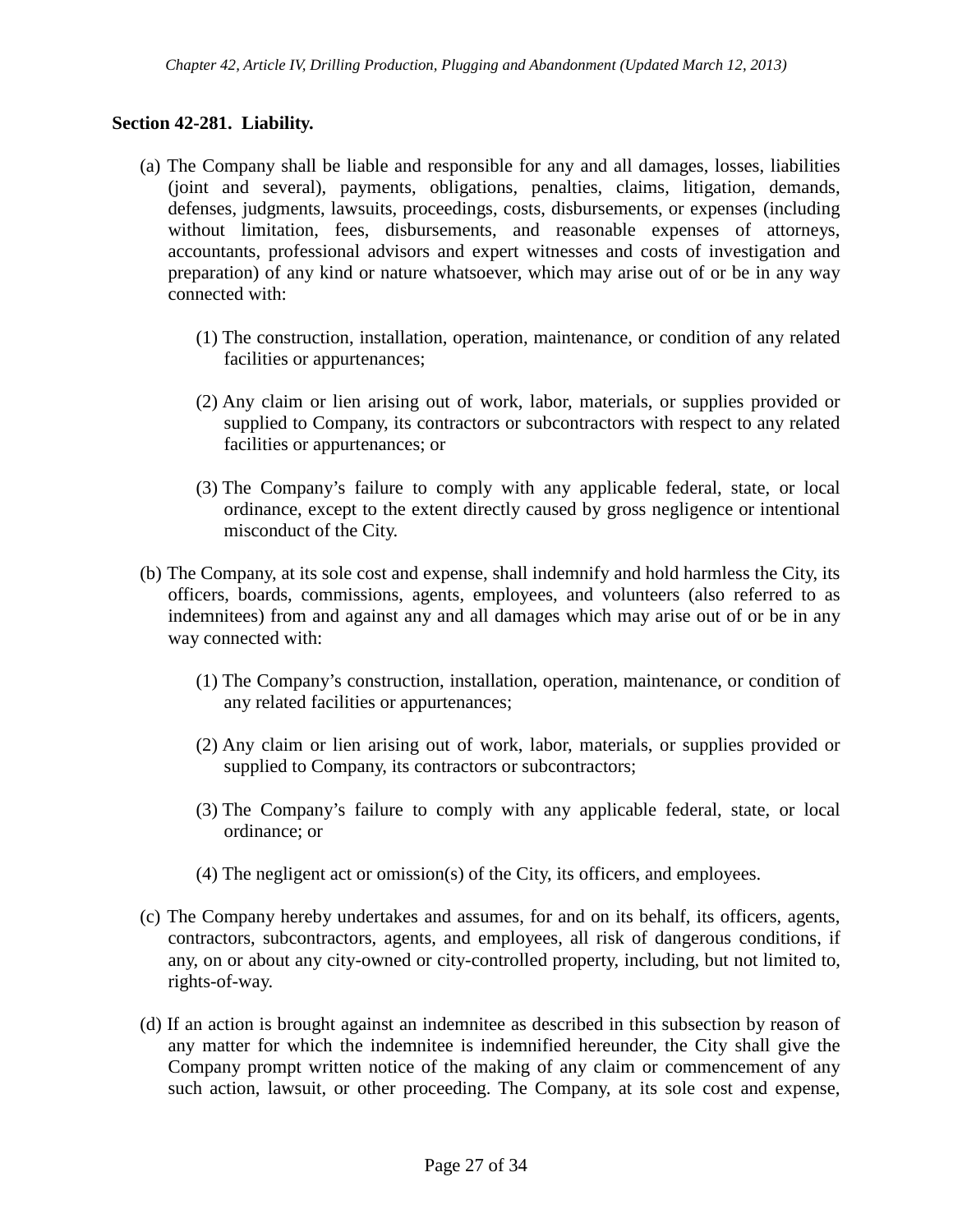shall resist and defend the same with reasonable participation by the City and with legal counsel selected by the Company and specifically approved by the City, at the City's expense. In such an event, the Company shall not admit liability in any matter or behalf of any Indemnitee without the advance written consent of the City.

### **Section 42-282. Bond or irrevocable letter of credit.**

The Operator or Production Representative shall provide one of the following security instruments outlined in subsections (a) and (b):

- (a) *Production, workover and pump station permits – Bond.* A bond, in the amount established by fee resolution, shall be executed by a reliable bonding or insurance institution authorized to do business in Texas and acceptable to the City. The bond shall become effective on or before the date the permit is issued and shall remain in force and effect for at least a period of six (6) months after the expiration of the permit term or until the well or pump station is abandoned and the site is restored, whichever occurs last. The Operator or Production Representative shall be listed as principal and the instrument shall run to the City, as obligee, and shall be conditioned that the Operator or Production Representative will comply and perform in accordance with the terms and regulations of this Ordinance and other applicable City ordinances. The original bond shall be submitted to the City.
- (b) *Letter of credit.* A letter of credit in the amount as established by the City fee resolution shall be issued by a reliable bank authorized to do business in Texas and shall become effective on or before the date the permit. The letter of credit shall remain in force and effect for at least a period of six (6) months after the expiration of the permit. If the letter of credit is for a time period less than the life of the well as required by this Ordinance, the Operator or Production Representative must agree to either renew the letter of credit or replace the Letter of Credit with a bond in the amount required by this Ordinance, on or before forty-five (45) days prior to the expiration date of the letter of credit. If the Operator or Production Representative fails to deliver to the City either the renewal letter of credit or replacement bond in the appropriate amount on or before forty-five (45) days prior to the expiration date of the letter of credit, the City may draw the entire face amount of the letter of credit to be held by the City as security for the Operator's or Production Representative's performance of its obligations under this Ordinance.
- (c) The City shall be authorized to draw upon such letter of credit or bond to recover any fines, penalties, defaults or violations assessed under this Chapter. Also, the letter of credit may be used to draw down City road damage expense to the extent road damage cost exceeds the road damage fee paid with the permit application. Evidence of the execution of a letter of credit shall be submitted to the City by submitting an original signed letter of credit from the banking institution, with a copy of the same provided to the City.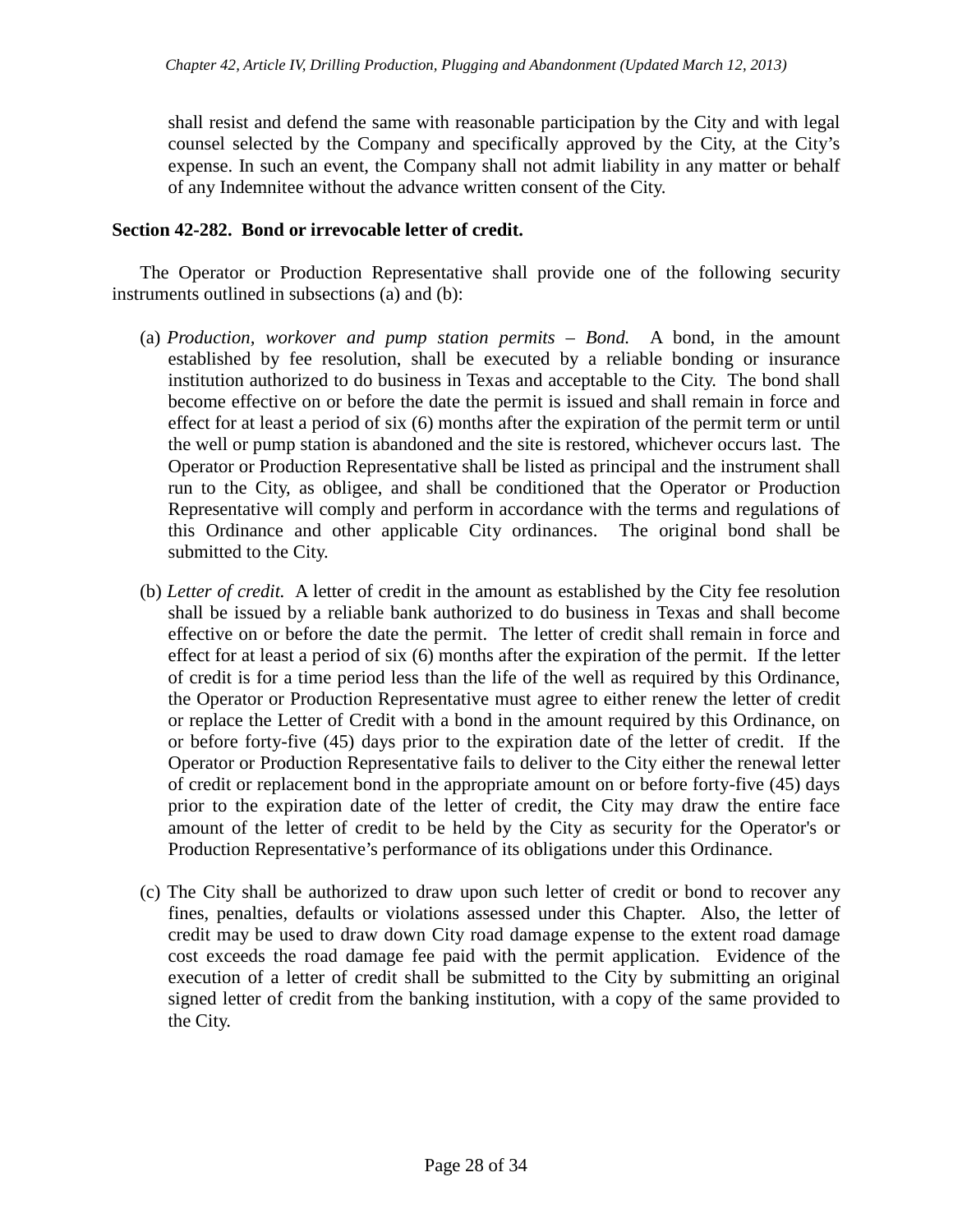- (d) If at any time after no less than a fifteen (15) day written notice to the Operator or Production Representative and a public hearing, the City Council shall deem any Operator's or Production Representative's bond or letter of credit to be insufficient, it may require the Operator or Production Representative to increase the amount of the bond or letter of credit up to a maximum amount as established by the City fee resolution.
- (e) Whenever the City finds that a default has occurred in the performance of any requirement or condition imposed by this Chapter, a written notice shall be given to the Operator or Production Representative unless immediate compliance is needed due to a serious health or safety condition. Such notice shall specify the work to be done, the estimated cost and the period of time deemed by the City to be reasonably necessary for the completion of any work. After receipt of such notice, the Operator or Production Representative shall, within the time therein specified, either cause or require the work to be performed, or failing to do so, shall pay over to the City one hundred twenty-five (125) percent of the estimated cost of doing the work as set forth in the notice. In no event, however, shall the cure period be less than thirty (30) days unless the failure presents a risk of imminent destruction of property or injury to persons or unless the failure involves the Operator's or Production Representative's failure to provide periodic reports as required by this Ordinance.
- (f) The City shall be authorized to draw against any irrevocable letter of credit or bond to recover such amount due from the Operator or Production Representative. Upon receipt of such monies, the City shall proceed by such mode as deemed convenient to cause the required work to be performed and completed, but no liability shall be incurred other than for the expenditure of said sum in hand. In the event that the well has not been properly abandoned under the regulations of the Railroad Commission, such additional money may be demanded from the Operator or Production Representative as is necessary to properly plug and abandon the well and restore the site in conformity with the regulations of this Ordinance.
- (g) In the event the Operator or Production Representative does not cause the work to be performed and fails or refuses to pay over to the City the estimated cost of the work to be done as set forth in the notice, or the issuer of the security instrument refuses to honor any draft by the City against the applicable irrevocable letter of credit or bond the City may proceed to obtain compliance and abate the default by way of civil action against the Operator or Production Representative, or by criminal action against the Operator or Production Representative, or by both such methods or any other remedy available by law.
- (h) When the well or wells covered by said irrevocable letters of credit or bond have been properly abandoned in conformity with all regulations of this Ordinance, and in conformity with all regulations of the Railroad Commission and notice to that effect has been received by the City, or upon receipt of a satisfactory substitute, the irrevocable letter of credit or bond issued in compliance with these regulations shall be terminated and cancelled.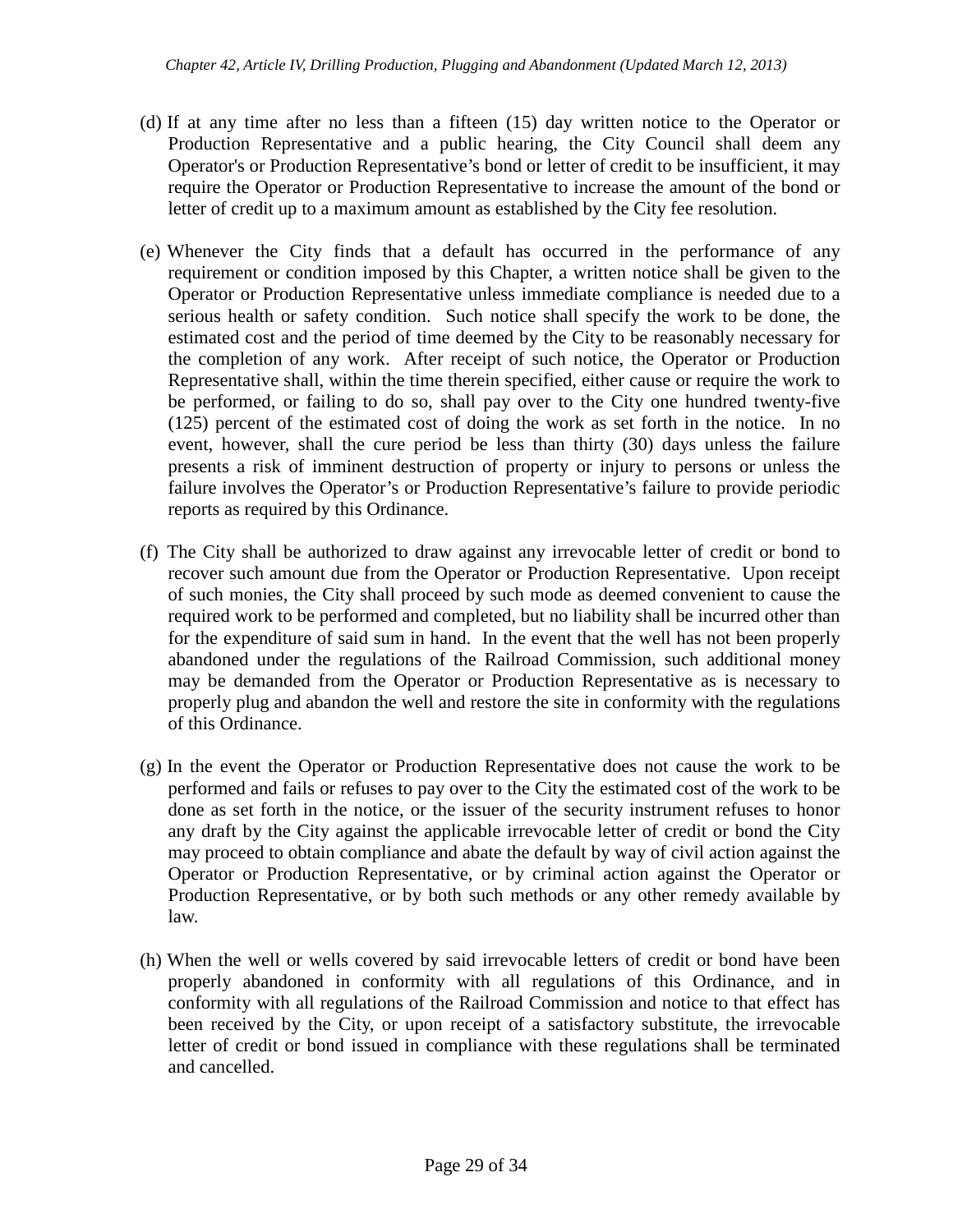### S**ection 42-283. General insurance requirements.**

In addition to the bond or letter of credit required pursuant to this Ordinance, the Operator or Production Representative shall carry a policy or policies of insurance issued by an insurance company or companies authorized to do business in Texas. In the event such insurance policy or policies are cancelled, the permit shall be suspended on such date of cancellation and the Operator's or Production Representative's right to operate under such permit shall immediately cease until the Operator files additional insurance as provided herein. The general requirements below shall be applicable to all insurance policies described in this article.

- (a) The City, its officials, employees, agents and officers shall be endorsed as an Additional Insured on all applicable policies. A copy of the endorsement is required for evidence of coverage.
- (b) All policies shall be endorsed with a waiver of subrogation in favor of the City. A copy of the endorsement is required for evidence of coverage.
- (c) All policies shall be written on an occurrence basis where commercially available.
- (d) If coverage is written on a claims-made basis, the Operator or Production Representative must maintain continuous coverage or purchase Extended Period Coverage Insurance for four years following expiration or suspension of the permit. The Extended Coverage Period insurance must provide that any retroactive date applicable to coverage under the policy precedes the effective date of the issuance of the permit by the City.
- (e) All policies shall be written by an insurer with an A-: VII or better rating by the most current version of the A. M. Best Key Rating Guide or with such other financially sound insurance carriers acceptable to the City.
- (f) Deductibles shall be listed on the Certificate of Insurance and shall be on a per occurrence basis unless otherwise stipulated herein.
- (g) Certificates of Insurance shall be delivered to the City evidencing all the required coverage, including endorsements, prior to the issuance of a permit.
- (h) Any failure on part of the City to request required insurance documentation shall not constitute a waiver of the insurance requirement specified herein.
- (i) Each policy shall be endorsed to provide the City a minimum thirty (30) day notice of cancellation, non-renewal, and/or material change in policy terms or coverage. A ten (10) day notice shall be acceptable in the event of non-payment of premium.
- (j) During the term of the permit, the Operator or Production Representative shall report, in a timely manner, to the City any known loss occurrence which could give rise to a liability claim or lawsuit or which could result in a property loss.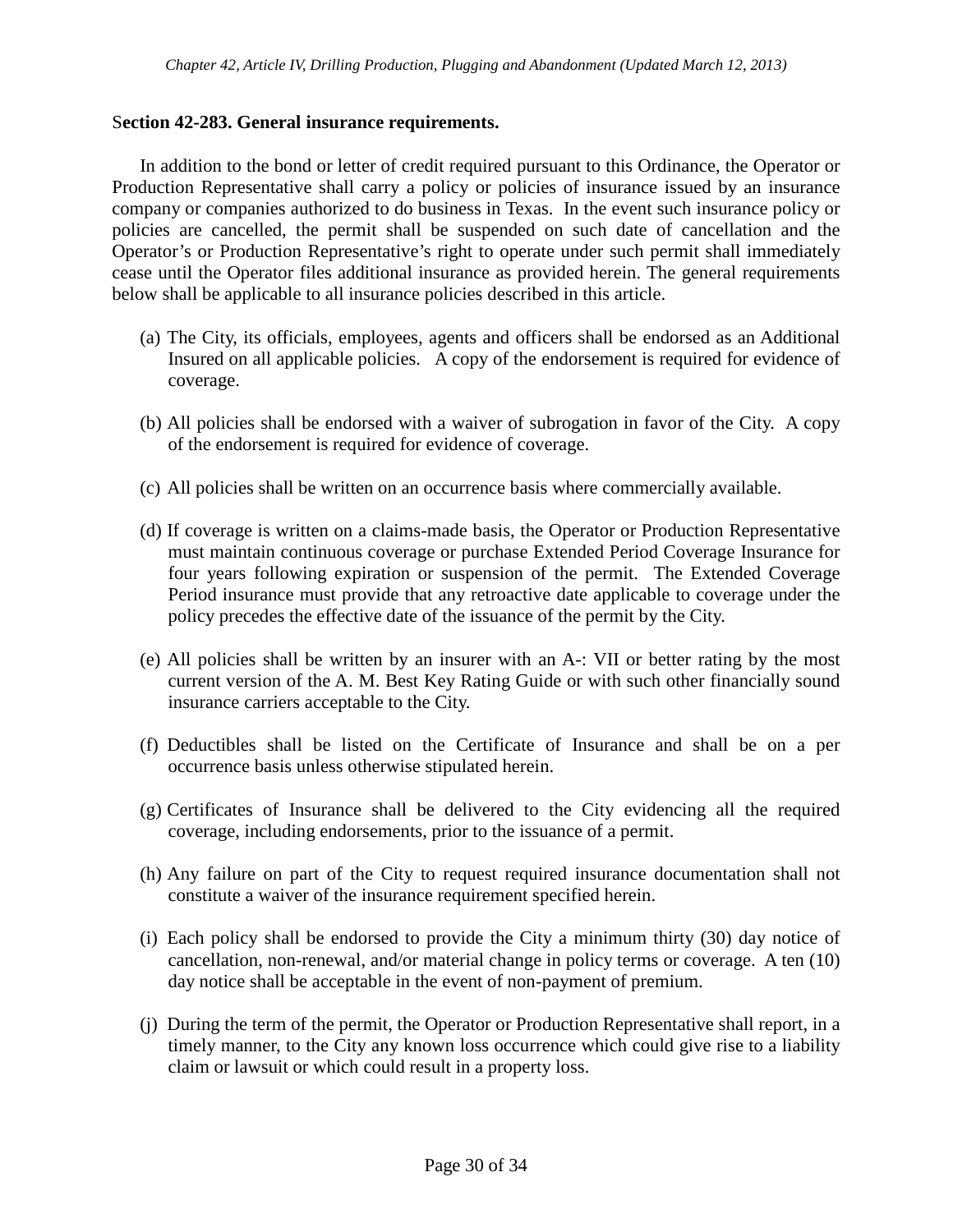- (k) Upon request, certified copies of all insurance policies shall be furnished to the City.
- (l) Irrespective of the requirements as to insurance to be carried, the insolvency, bankruptcy or failure of any insurance company to pay claims accruing shall not be held to waive any of the provisions of this Article.
- (m)Operator or Production Representative shall pay promptly all premiums for such insurance in strict accordance with its obligations to its carrier and maintain the required coverage in full effect so long as the permit is valid.
- (n) Failure to keep such policies in full force and effect, in accordance with the terms hereof, shall be unlawful.
- (o) Certificates of insurance.
	- (1) The company must be admitted or approved to do business in the State of Texas, unless the coverage is written by a Surplus Lines insurer.
	- (2) The insurance set forth by the insurance company must be underwritten on forms that have been approved by the Texas State Board of Insurance or ISO, or an equivalent policy form acceptable to the City, with the exception of Environmental Pollution Liability and Control of Well coverage.
	- (3) Sets forth all endorsements and insurance coverage according to requirements and instructions contained herein.
	- (4) Shall specifically set forth the notice of cancellation, termination, or change in coverage provisions to the City. All policies shall be endorsed to read: THIS POLICY WILL NOT BE CANCELLED OR NON-RENEWED WITHOUT THIRTY (30) DAYS ADVANCED WRITTEN NOTICE TO THE OWNER AND THE CITY EXCEPT WHEN THIS POLICY IS BEING CANCELLED FOR NONPAYMENT OF PREMIUM, IN WHICH CASE TEN (10) DAYS ADVANCE WRITTEN NOTICE IS REQUIRED.
	- (5) Original endorsements affecting coverage required by this section shall be furnished with the certificates of insurance.
- (p) *Notice.* The individual designated to receive notice shall be a resident of Texas upon whom all orders and notices provided in this Ordinance may be served in person or by registered or certified mail. Every Operator or Production Representative shall within ten (10) days notify the City in writing of any change in such agent or mailing address unless operations in the City are discontinued and abandonment is complete.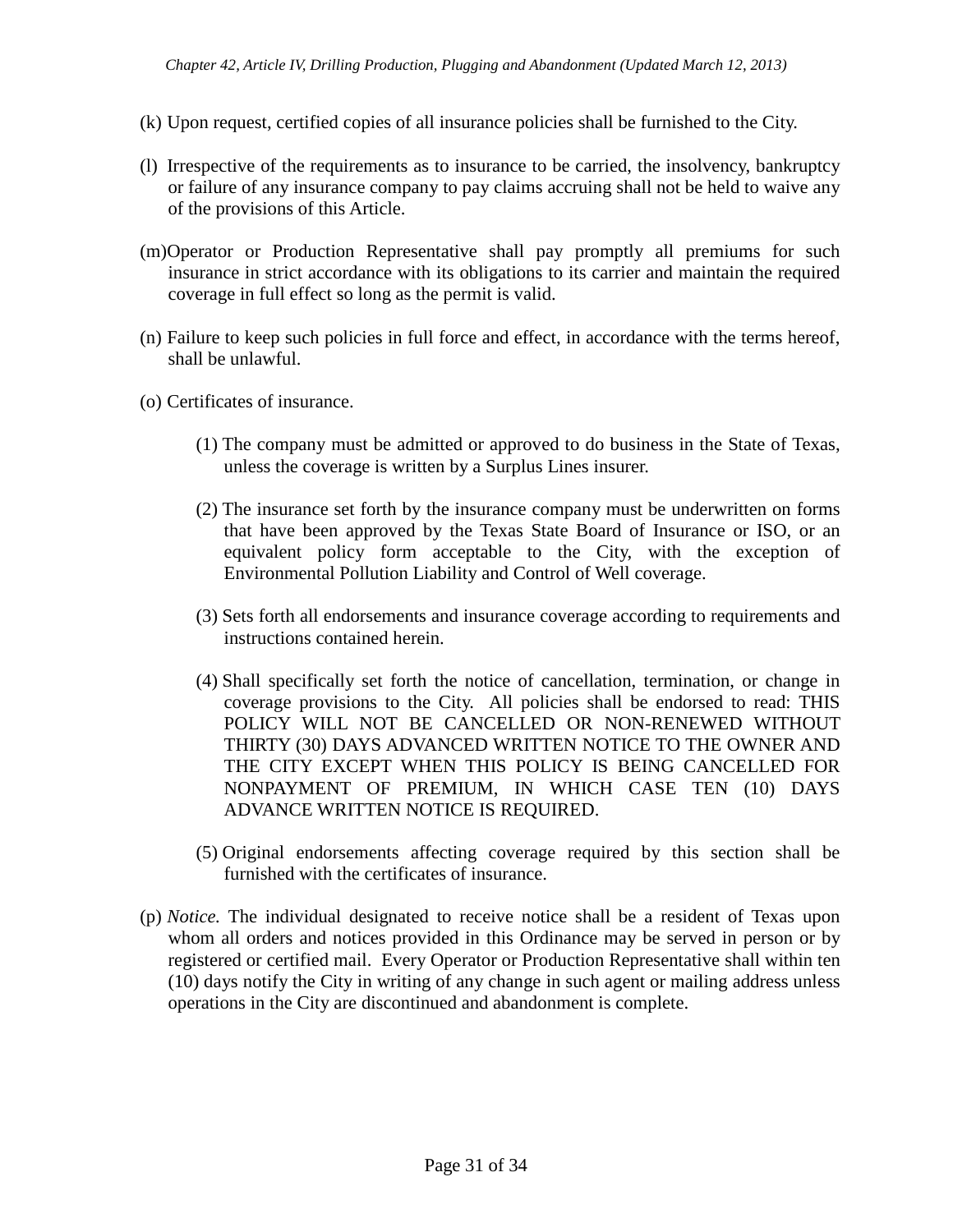# **Section 42-284. Commercial General Liability Policy.**

This coverage must include premises, operations, blowout or explosion, products, completed operations, sudden and accidental pollution (with discovery and reporting periods of not less than fifteen (15) days and thirty (30) days respectively), blanket contractual liability, underground resources damage, broad form property damage, independent contractors protective liability and personal injury. This coverage shall be a minimum as established by the City fee resolution.

### **Section 42-285. Excess or Umbrella Liability.**

Insurance limits in a minimum as established by the City fee resolution. Coverage is to be at least as broad as, applies of and follows form of the primary liability coverage required for commercial general liability, auto liability and employer's liability. Coverage must include an endorsement for sudden or accidental pollution.

## **Section 42-286. Environmental pollution liability coverage.**

- (a) Operator or Production Representative shall purchase and maintain in force for the duration of the permit, insurance for environmental pollution liability applicable to bodily injury, property damage, including loss of use of damaged property or of property that has not been physically injured or destroyed; cleanup costs; and defense, including costs and expenses incurred in the investigation, defense or settlement of claims; all in connection with any loss arising from the insured site. Coverage shall be maintained in an amount as established by the City fee resolution.
- (b) Coverage shall apply to sudden and accidental pollution conditions resulting from the escape or release of smoke, vapors, fumes, acids, alkalis, toxic chemicals, liquids or gases, waste material or other irritants, contaminants or pollutants.
- (c) The Operator or Production Representative shall maintain continuous coverage or purchase Extended Period Coverage Insurance for four years following expiration or suspension of the permit.
- (d) The extended coverage period insurance must provide that any retroactive date applicable to coverage under the policy precedes the effective date of the issuance of the permit by the City.

### **Section 42-287. Control of well coverage.**

The policy should cover the cost of restoration expenses, seepage and pollution damage as first party recovery for the Operator or Production Representative and related expenses, including, but not limited to, loss of equipment, experts and evacuation of residents in the amount as established by the City fee resolution. A minimum amount as established by the City fee resolution for sub-limit endorsement may be added for damage to property for which the Operator or Production Representative has care, custody, and control.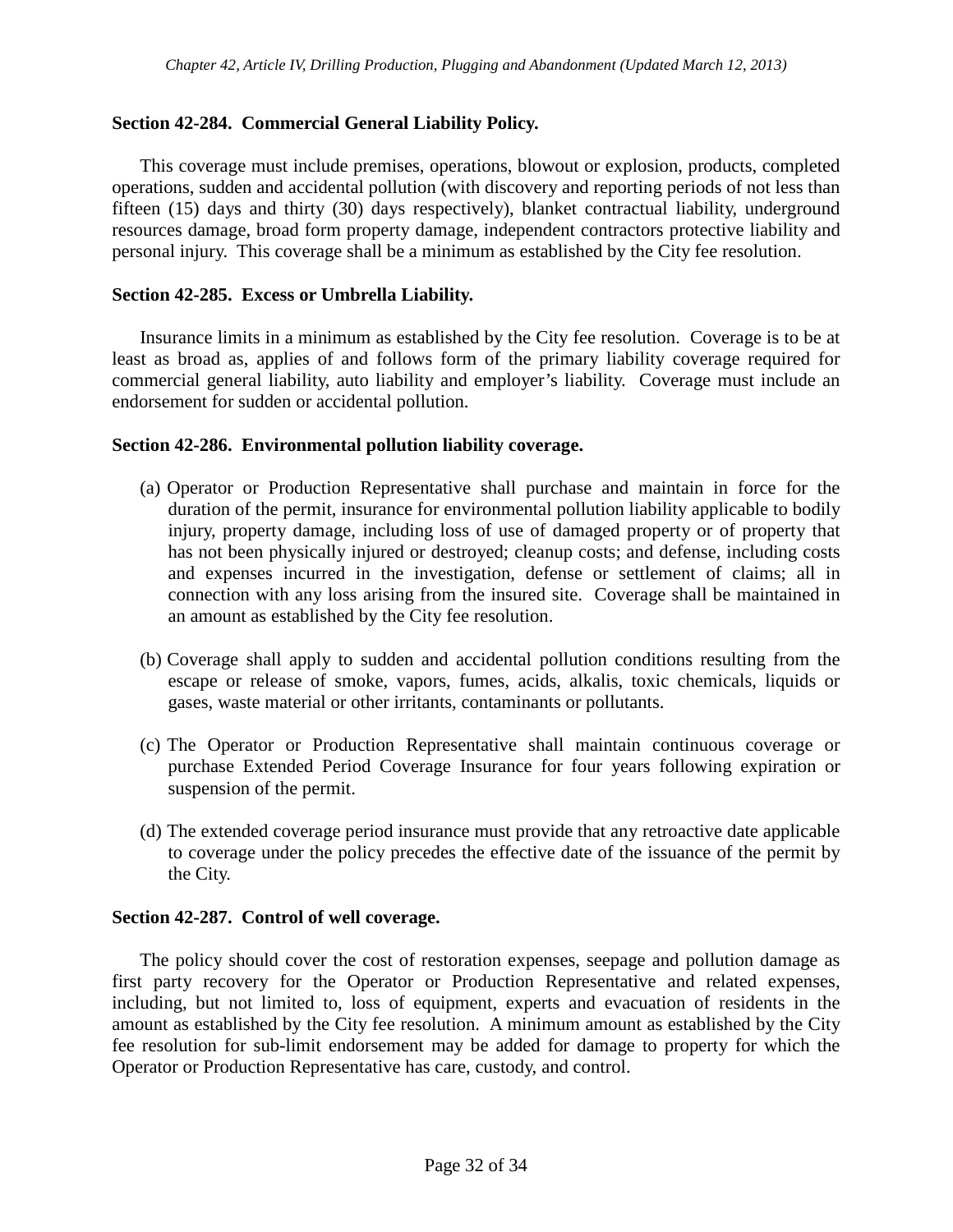### **Section 42-288. Workers compensation and employers liability insurance.**

- (a) Workers Compensation benefits shall be Texas Statutory Limits.
- (b) Employers Liability shall be a minimum in an amount as set by the City fee resolution.
- (c) Such coverage shall include a waiver of subrogation in favor of the City and provide coverage in accordance with applicable State and Federal laws.

### **Section 42-289. Automobile Liability Insurance.**

- (a) Combined Single Limit in an amount set by the City fee resolution.
- (b) Coverage must include all owned, hired and not-owned automobiles.
- (c) The City shall be named as an additional insured on the policy and provided with a waiver of subrogation.

## **Section 42-290. Reserved.**

# DIVISION 8: PENALTIES, APPEALS AND VARIANCES

The following regulations apply to all production and well plugging and abandonment permits unless a particular permit is denoted.

### **Section 42-291. Penalty.**

- (a) It shall be unlawful and an offense for any person to do the following:
	- (1) Engage in any activity not permitted by the terms of a permit issued under this Chapter; or
	- (2) Fail to comply with any condition set forth in a permit issued under this Chapter.
	- (3) Perform any actions that alter or deviate from an existing and continuous valid permit issued by the Texas Railroad Commission including those issued prior to approval of this chapter; or
	- (4) Engage in any activity related to this ordinance that poses a threat to the health, safety and welfare of the community.
- (b) It shall be unlawful for any person acting either for himself or acting as agent, employee, independent contractor, or servant for any person to conduct any activity related to the production of oil or gas on private or public property without first obtaining a permit